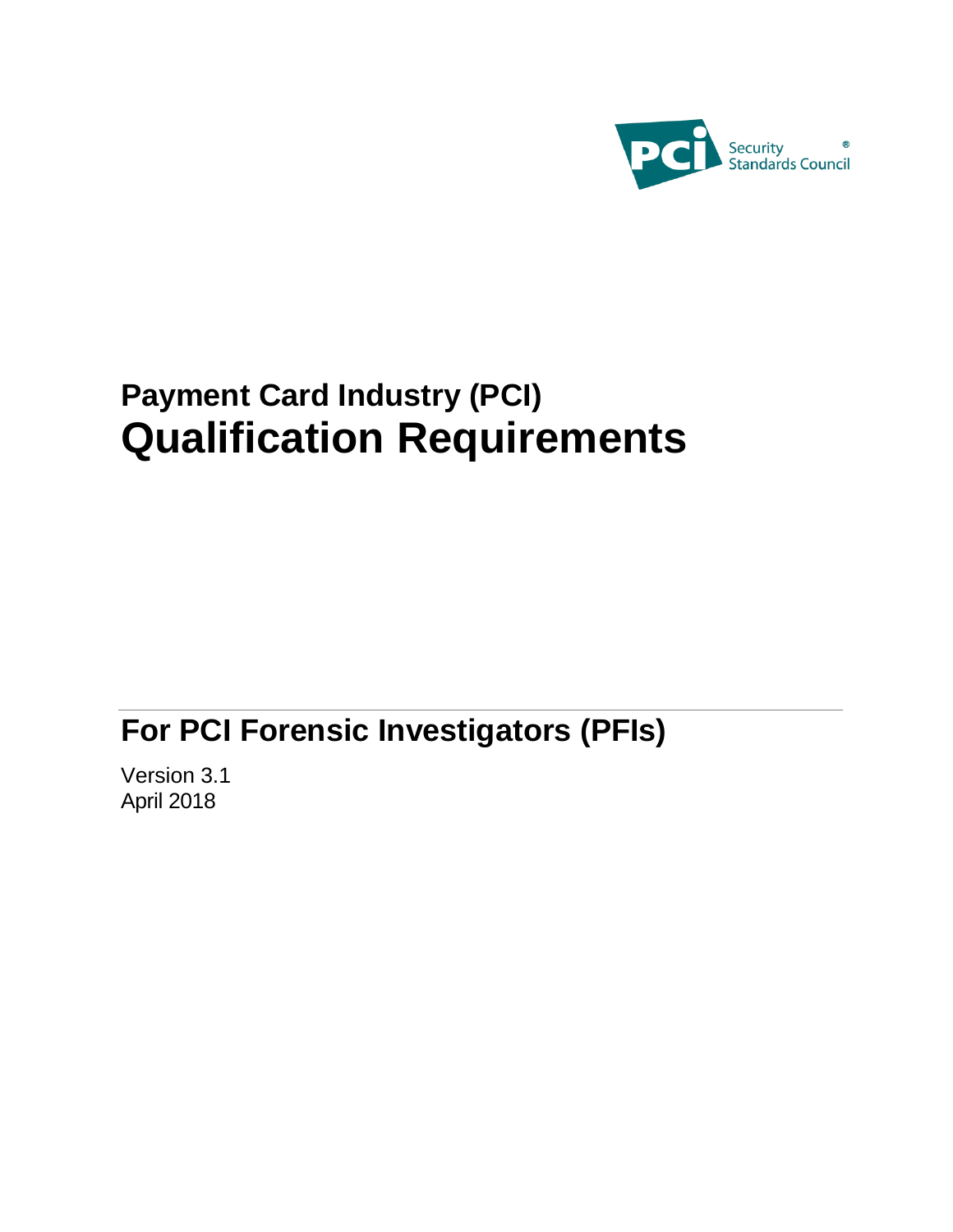

# <span id="page-1-0"></span>**Document Changes**

| <b>Date</b>   | <b>Version</b> | <b>Description</b>                                                                                                       |
|---------------|----------------|--------------------------------------------------------------------------------------------------------------------------|
| November 2012 | 2.0            | Amendments to support remote forensic investigations and minor<br>administrative revisions                               |
|               | 3.0            | Updated to align with PFI Program Guide v3.0, QSA Qualification<br>Requirements v2.1 and other PCI SSC program documents |
| August 2016   |                | Enhanced Independence requirements                                                                                       |
|               |                | Updated PFI Company/Employee application process to use online<br>portal                                                 |
| April 2018    | 3.1            | Added new PFI Employee training requirements, removed requirement<br>for Core PFIs to be QSAs.                           |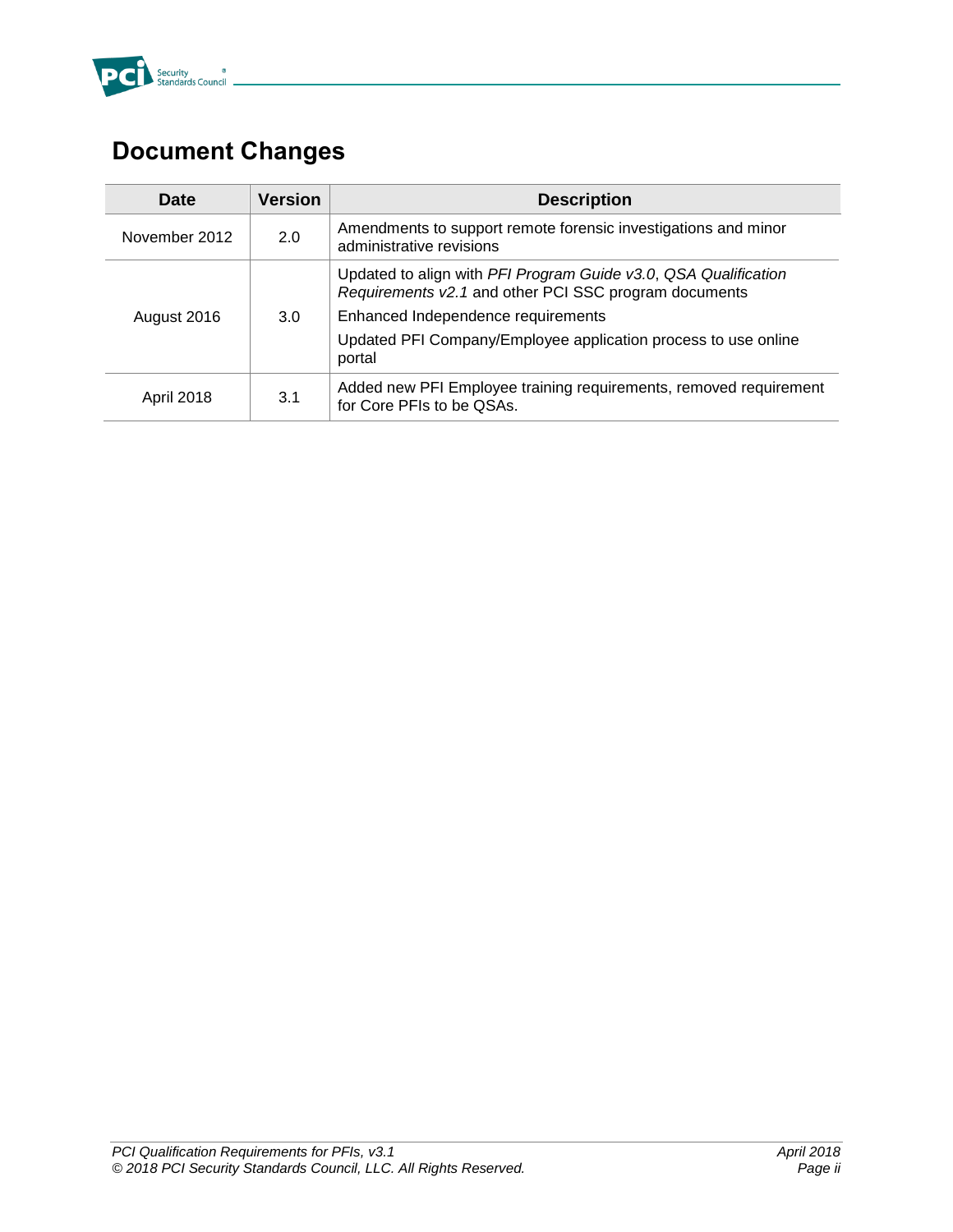

# **Table of Contents**

| 1.1                |                    |  |  |
|--------------------|--------------------|--|--|
| 1.2                |                    |  |  |
| 1.3                |                    |  |  |
| 1.4                |                    |  |  |
|                    |                    |  |  |
| 2.1                |                    |  |  |
| 2.2                |                    |  |  |
| 2.3                |                    |  |  |
| 2.4                |                    |  |  |
| 2.5                |                    |  |  |
| 2.6                |                    |  |  |
|                    |                    |  |  |
| 3.1                |                    |  |  |
| 3.2                |                    |  |  |
| 3.3                |                    |  |  |
|                    |                    |  |  |
| 4.1                |                    |  |  |
| 4.2                |                    |  |  |
| 4.3                |                    |  |  |
| 4.4                |                    |  |  |
| 4.5                |                    |  |  |
| 4.6                |                    |  |  |
|                    |                    |  |  |
| 5.1                |                    |  |  |
| 5.2                |                    |  |  |
| <b>Appendix A:</b> |                    |  |  |
| <b>Appendix B:</b> |                    |  |  |
|                    | <b>Appendix C:</b> |  |  |
|                    |                    |  |  |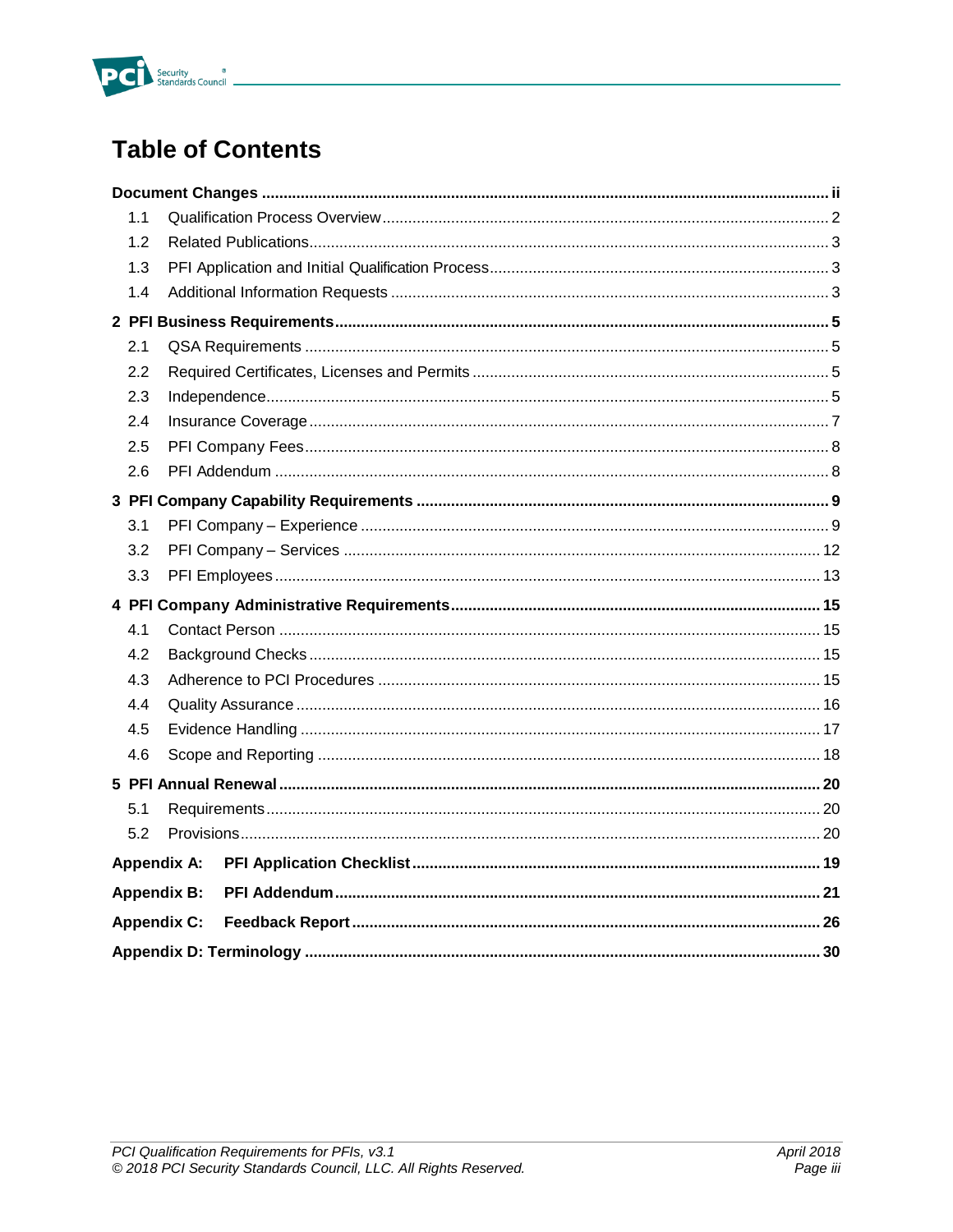

# **1 Introduction**

This document supplements and should be read in conjunction with the *PFI Program Guide* and the *QSA Qualification Requirements*, as well as the other documents referenced in Section 1.2 below. Capitalized and other terms used but not otherwise defined herein shall be defined as provided in Appendix D, as applicable.

#### **Background**

To help ensure the security of cardholder data, applicable payment card industry rules require merchants, service providers, financial institutions and other entities that process, store or transmit cardholder data to comply with the relevant PCI Standards. Compliance with the PCI DSS is assessed either by companies qualified to do so by PCI SSC (including but not limited to QSA Companies) or by the merchant, service provider, financial institution, or other entity itself.

In the event of an actual or suspected attack, compromise or vulnerability affecting payment card transactions or cardholder data, forensic investigation may be required. Forensic investigation of this kind can be challenging and complex, requiring forensic investigators with highly specialized skills and proven staff and experience, capable of rapid response.

Prior to the PFI Program, Participating Payment Brands maintained separate requirements for forensic investigators for such events, and the process of selecting or being qualified as an investigator could be complicated and cumbersome, especially when the Security Issue in question affected multiple Participating Payment Brands.

The PFI Program represents a streamlining of requirements for forensic investigators, and is intended to help simplify and expedite procedures and requirements for being qualified as, and engaging with, forensic investigators.

#### **PFI Program**

In an effort to help ensure that each PFI Company and PFI Employee possesses the requisite knowledge, skills, experience and capacity to perform PFI Investigations in a proficient manner in accordance with industry expectations, each PFI Company and each PFI Employee (including Core Forensic Investigators and Lead Investigators)is required at all times to satisfy all applicable PFI Qualification Requirements, and must demonstrate the same as part of initial PFI qualification and annually thereafter.

Once qualified, and thereafter while in Good Standing, a PFI Company is eligible to perform PFI Investigations of Security Issues where the PFI Company has determined (in good faith, prior to initiating the PFI Investigation) that the associated data

#### *IMPORTANT NOTE:*

*Qualification as a PFI Company or PFI Employee requires that the company in question at all times be a PCI SSC-qualified QSA Company. Accordingly, qualification as a PFI Company will immediately and automatically terminate if the underlying QSA Company qualification is revoked, cancelled, withdrawn or terminated.*

loss originated in a PFI Region for which that PFI Company is then qualified in accordance with the PFI Program.

This document is intended for candidate and existing PFI Companies and PFI Employees, as well as Approving Organizations, and sets forth the additional requirements that must be satisfied by a given QSA Company and its employees in order to be qualified as a PFI Company, PFI Employee, Core Forensic Investigator or Lead Investigator (as applicable) under the PCI SSC PFI Program.

Interested entities must meet or exceed all applicable PFI Requirements in order to be qualified as a PFI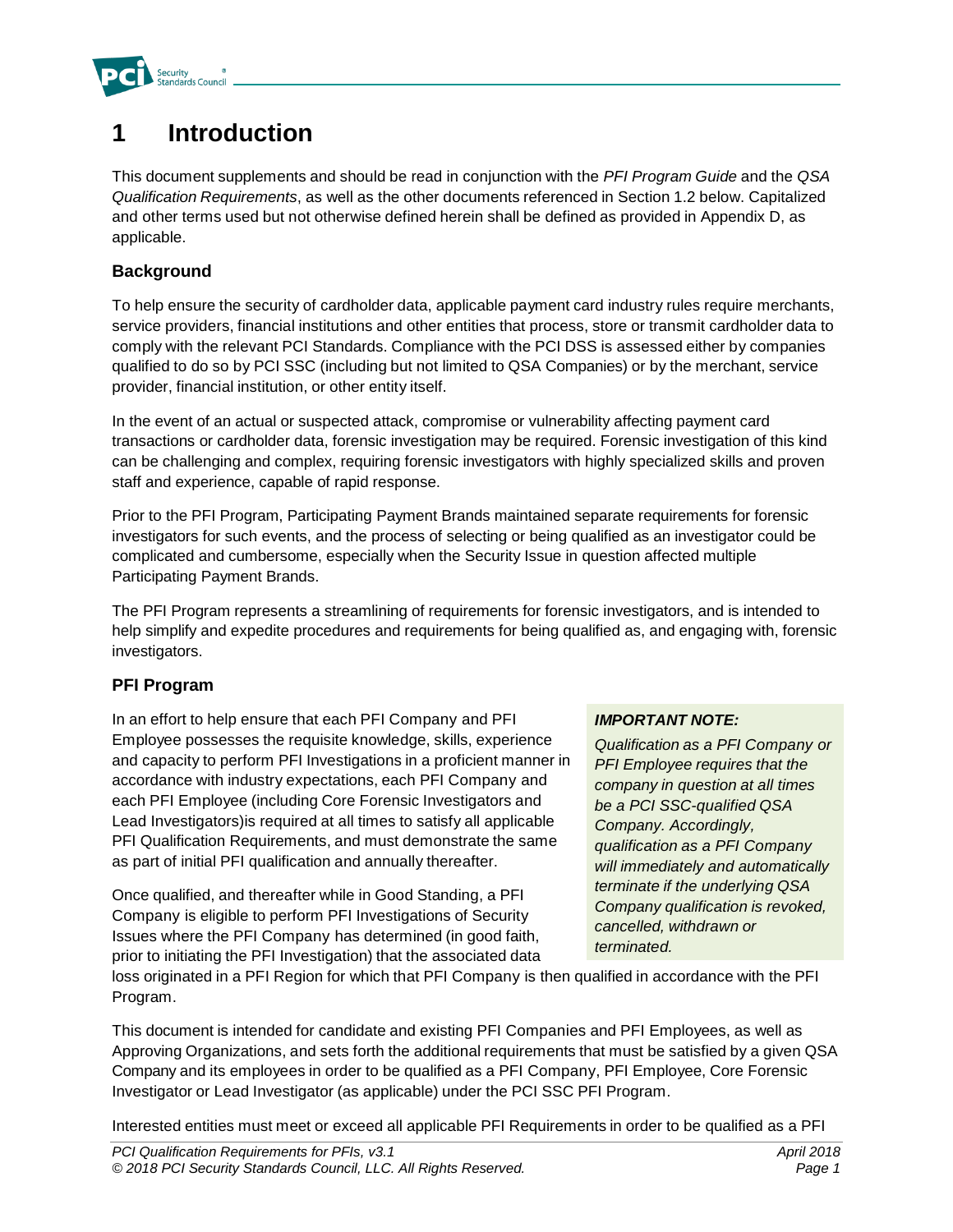

Company or PFI Employee and maintain Good Standing as such.

### <span id="page-4-0"></span>**1.1 Qualification Process Overview**

PFI Company qualification involves: (a) review of initial application materials submitted by the candidate PFI Company to determine whether the materials satisfy minimum eligibility requirements ("Document Review"), (b) follow-up information requests and interviews with key PFI Employees (collectively, "Qualification Review"), and (c) annual renewal.

To initiate the PFI Company application process, the candidate PFI Company (QSA Company) must first request an application fee invoice from PCI SSC by sending an e-mail to pfi@pcisecuritystandards.org. Once paid, the candidate PFI Company will be granted access to the online application. The candidate PFI Company must fully complete and submit the online application to the Approving Organization, including all of the materials specified in the PFI Application Checklist attached hereto as Appendix A ("PFI Application Package"). Candidates that meet all applicable minimum requirements of the Document Review may participate in the Qualification Review process (described further below).

Companies successful at the Qualification Review stage are then issued the initial regional invoice. Once the invoice is paid, the company is identified as a PFI Company on the list of PCI Forensic Investigators maintained on the Website (the "PFI List") for a period of one (1) year from the date of its last PFI Program qualification (or renewal), and may renew annually thereafter, subject to PFI Program requirements and rules. Only those PFI Companies on the PFI List are recognized by PCI SSC to perform PFI Investigations. Companies not identified on the PFI List are not recognized by PCI SSC as PFI Companies.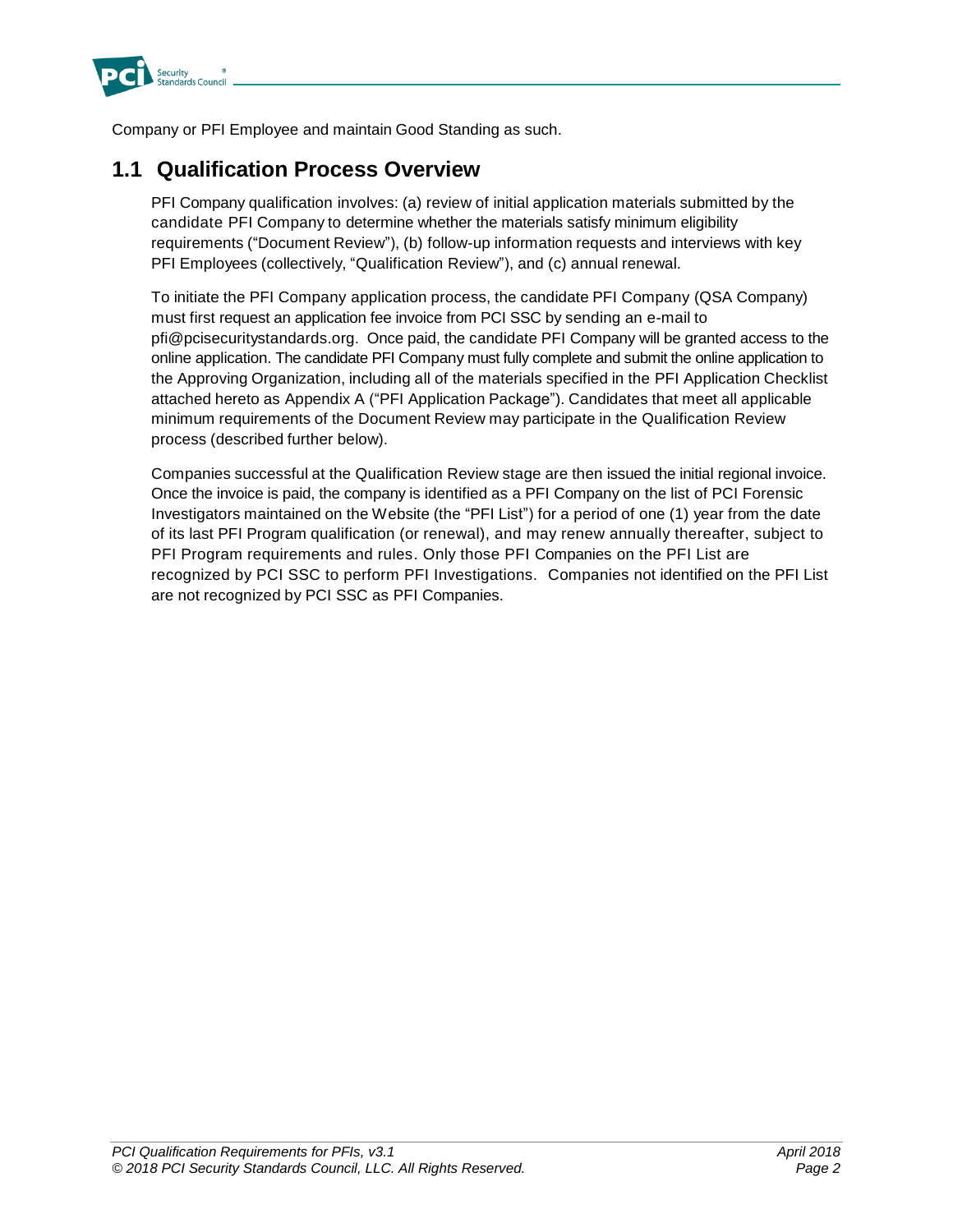

### <span id="page-5-0"></span>**1.2 Related Publications**

The *PFI Qualification Requirements* should be used in conjunction with the current versions of the following other PCI SSC publications, each as available through the Website and defined as provided for in Appendix D:

- *PFI Program Guide*
- *QSA Qualification Requirements*
- *PCI DSS*
- *PA-DSS*
- **PCI DSS Glossary of Terms, Abbreviations, and Acronyms (see Website)**
- **P2PE Standard**
- *PCI 3DS Core Security Standard*

### <span id="page-5-1"></span>**1.3 PFI Application and Initial Qualification Process**

In addition to outlining the requirements that a PFI Company and its PFI Employees must meet to perform PFI Investigations, this document describes the information that must be provided to the Approving Organization as part of the PFI Company application and qualification process. Each outlined requirement is followed by the information that must be submitted to the Approving Organization to document that the QSA Company applying to become a PFI Company meets or exceeds the stated requirements.

Information that must be submitted as part of the PFI Application Package is specified in the PFI Application Checklist attached hereto as Appendix A. All PFI Application Packages must include all of the documentation specified in the PFI Application Checklist. All remaining materials specified in the PFI Qualification Requirements but not required as part of the PFI Application Package must be provided to the Approving Organization as part of the Qualification Review process and, in any event, prior to final qualification by the Approving Organization.

*Note: The PFI Addendum must be executed and submitted to the Approving Organization in English, and is binding in English, even if translated and reviewed in another language. All application materials produced by the applicant (such as descriptions and references) must be submitted in English, and any application materials submitted in a language other than English (for example, business licenses and insurance certificates) must be accompanied by a certified English translation.*

### <span id="page-5-2"></span>**1.4 Additional Information Requests**

In an effort to maintain the integrity of the PFI Program, PCI SSC may from time to time request that PFI Companies and/or PFI Employees submit additional information or materials to the Approving Organization in order to demonstrate adherence to applicable PFI Requirements, as part of the PFI requalification process, or as part of PCI SSC's PFI Company quality assurance process, including but not limited to in connection with remediation, revocation, or appeals. Unless otherwise agreed by the Approving Organization in a specific instance, all such additional information and materials must be submitted in accordance with the corresponding PCI SSC request, in English or with a certified English translation. PFI Companies are required to respond to each such request with the requested information and/or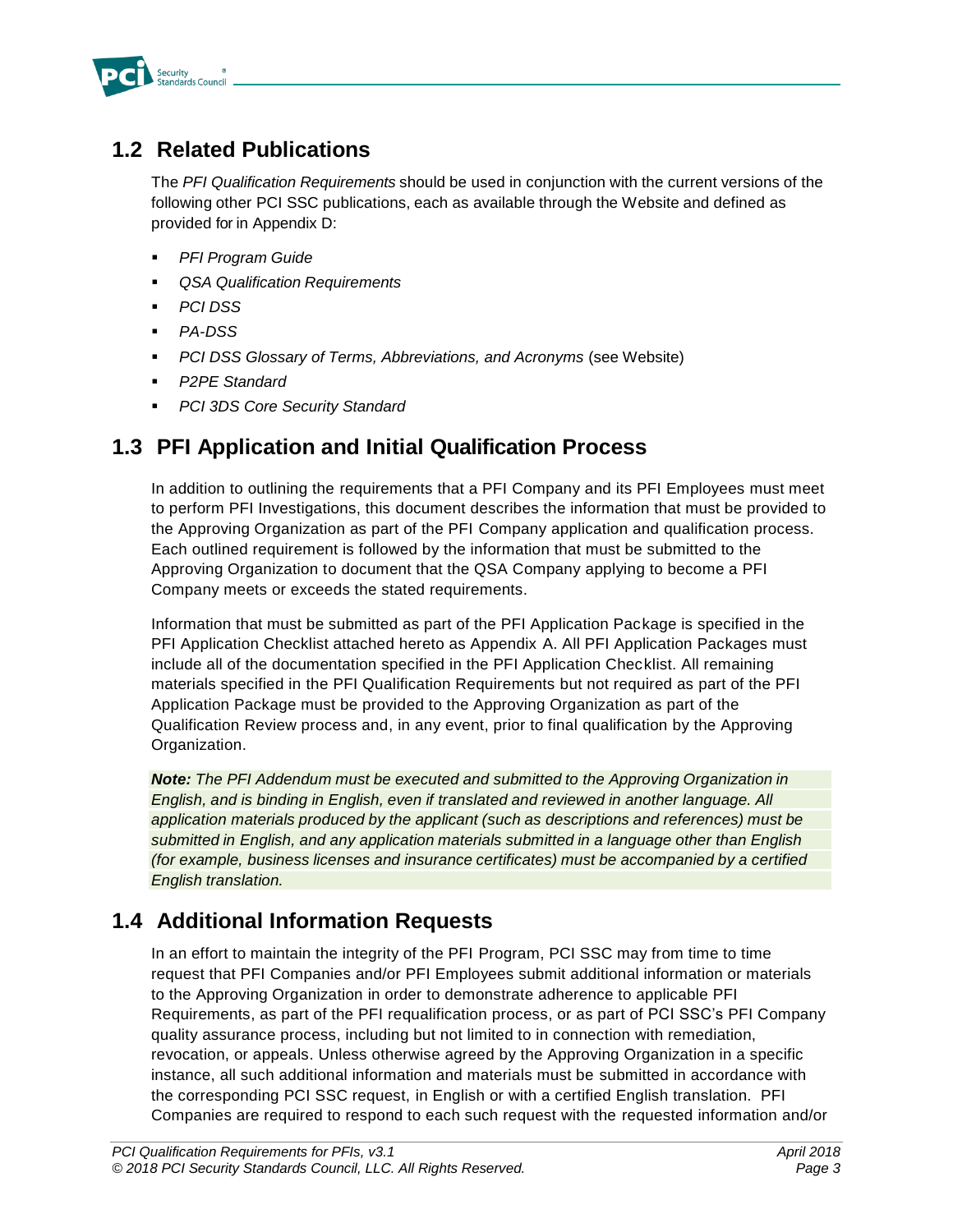

documentation no later than three (3) weeks from receipt of the corresponding written request or as otherwise requested by PCI SSC.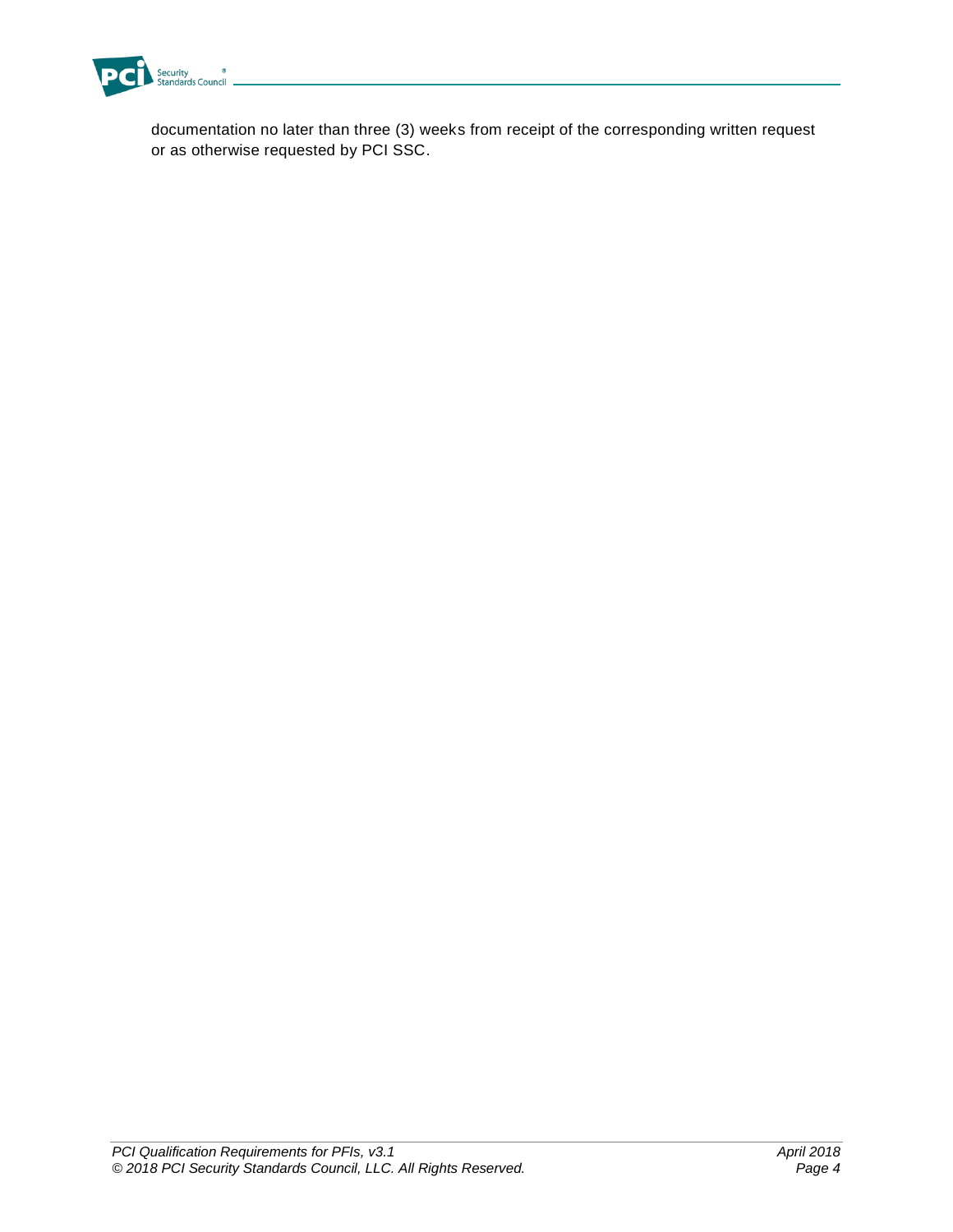

# <span id="page-7-0"></span>**2 PFI Business Requirements**

This section addresses the minimum PFI Company business requirements that each PFI Company must satisfy, and where applicable, the business-related PFI Company information and materials that each PFI Company (or candidate) must provide to the Approving Organization, in order to be qualified and maintain Good Standing as a PFI Company.

### <span id="page-7-1"></span>**2.1 QSA Requirements**

Each PFI Company must be a QSA Company in Good Standing (as further described in the *QSA Qualification Requirements*), including without limitation, continuing compliance with all requirements applicable to QSA Companies regarding Business Legitimacy, Independence, Insurance and all other matters addressed in the *QSA Qualification Requirements*.

The requirements set forth in the *PFI Qualification Requirements*, and the information and materials specifically required from PFI Companies and candidate PFI Companies hereunder, are in addition to the requirements and the information and materials to be provided under the *QSA Qualification Requirements*.

### <span id="page-7-2"></span>**2.2 Required Certificates, Licenses and Permits**

Some jurisdictions may require companies and/or individuals engaged in forensic and/or private investigation or other services in connection with Security Issues to be certified or licensed to do so or to obtain other permits, authorizations, permissions or consents in connection with such work ("Required Certifications and Consents"). It is the responsibility of each PFI Company to determine which, if any, Required Certifications and Consents are required, and to obtain all Required Certifications and Consents prior to engaging in PFI work. Neither PCI SSC nor any other Approving Organization is or shall be responsible for making any such determination or for obtaining or informing any PFI Company or PFI Employee regarding Required Certifications and Consents.

### <span id="page-7-3"></span>**2.3 Independence**

PFI Companies and PFI Employees must satisfy the requirements of this Section 2.3 and the separate independence requirements specified in the *QSA Qualification Requirements* (all of the foregoing, collectively, the "Independence Requirements"):

PFI Companies and PFI Employees must perform all PFI Investigations, and render and deliver all associated PFI Services, conclusions, findings and PFI Reports (defined in the *PFI Program Guide*), in a manner that is free from sources of influence and other factors that might reasonably be expected to compromise or have the appearance of compromising in any material respect their independence, professional judgment, integrity, objectivity, impartiality or professional skepticism in performing, rendering or delivering the same, or their ability to do so in a timely and professional manner in accordance with all applicable PFI Requirements (each a "Threat," and collectively, "Threats"), whether such Threats arise from actual, apparent or potential conflicts of interest, lack of independence from the Entity Under Investigation (and/or its associated personnel, representatives, contractors, professional advisors or agents) or otherwise.

*Note: Any agreement, relationship or restriction that materially impairs (or has the appearance of so impairing) the PFI Company's or PFI Employee's independence, professional judgment, integrity, objectivity, impartiality, or professional skepticism in rendering its findings, conclusions or PFI Reports, without appropriate disclosure and countervailing measures, is deemed to violate these independence requirements*

**PFI Companies and PFI Employees must not enter into, accept or endure any agreement,**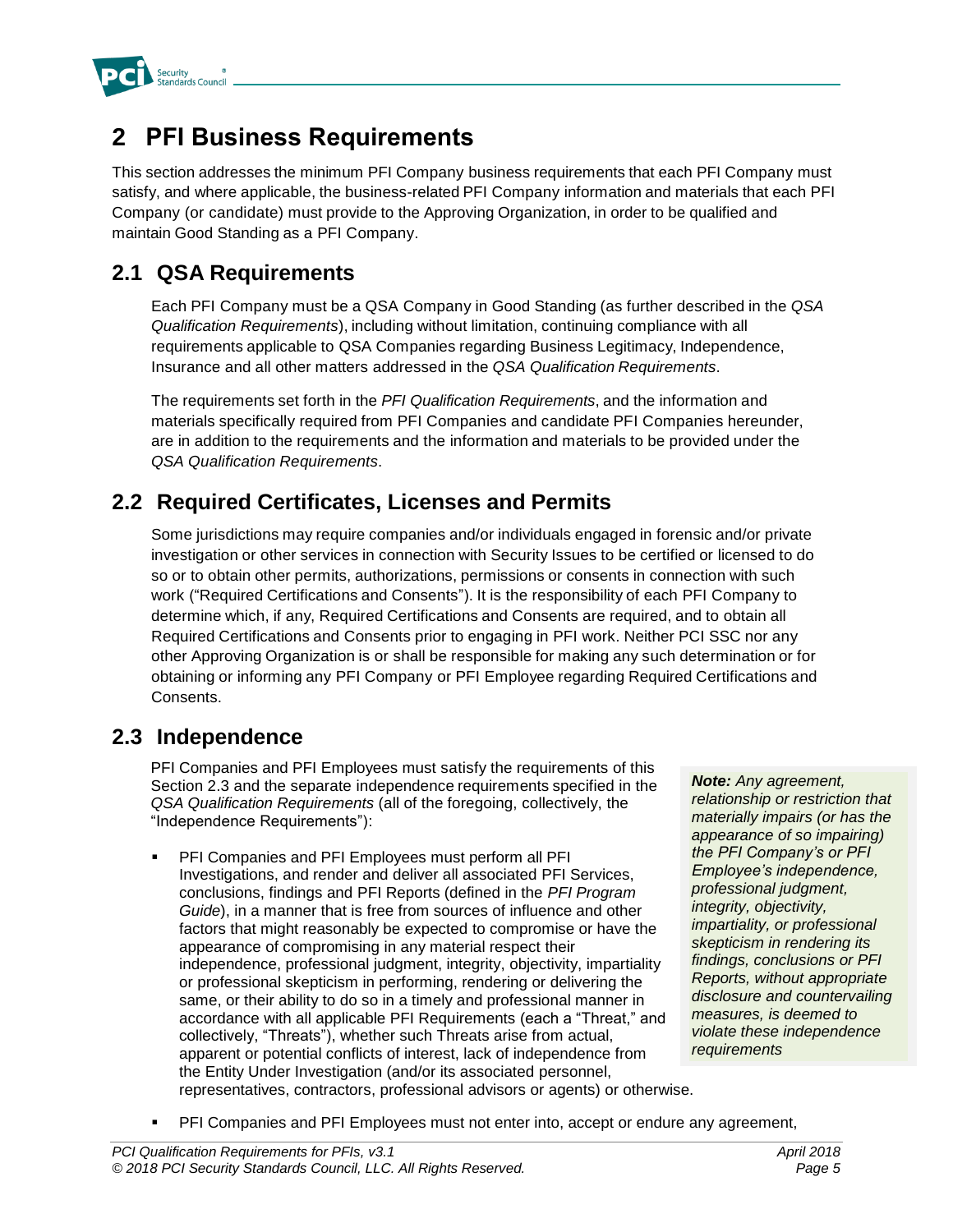

terms or other commitment, obligation or restriction (with the Entity Under Investigation or otherwise) that might reasonably be expected or perceived to (a) introduce (or increase the likelihood of introducing) any Threat into the PFI Investigation process or any PFI Report or (b) grant to the Entity Under Investigation or any other person or entity any right to modify or provide final approval with respect to the conclusions, judgements or findings of any PFI Report, delay or interfere with the performance of PFI Services, or restrict the PFI Company's access to employees or other resources of the Entity Under Investigation to which access is reasonably required or requested in order to enable the PFI Company to perform its PFI Services in accordance with all applicable PFI Program requirements.

- With respect each PFI Investigation, the PFI Company must enter into a written agreement directly with the applicable Entity Under Investigation, which at a minimum: (a) expressly includes such terms and provisions as may be necessary, reasonable or appropriate, or otherwise required by PCI SSC for purposes of enabling the PFI Company and its PFI Employees to perform such PFI Investigation, and render and deliver all associated PFI Services, conclusions, findings and PFI Reports, in each case, in a professional, unfettered manner, without delay, and in accordance with all applicable PFI Requirements (including without limitation, the requirements specified in this Section 2.3 regarding independence, professional judgment, integrity, objectivity, impartiality and professional skepticism), and (b) establishes that such terms and provisions shall govern to the exclusion of any conflicting terms of any other provisions or agreements between or among the PFI Company, such Entity Under Investigation and/or any third party.
- PFI Companies and PFI Employees are not permitted to perform any PFI Investigation for any company, organization or other entity for which the PFI Company (or any then-current PFI Employee of such PFI Company) has performed, within the then preceding three (3) years, a PCI DSS Assessment, ASV Assessment or QIR Installation (as defined in the then-current version of (or successor document to) the *Payment Card Industry (PCI) Qualification Requirements for Qualified Integrators and Resellers (QIRs)* appearing on the Website).
- A PFI Company that has performed a PA-DSS Assessment, P2PE Assessment or 3-D Secure Assessment (as defined in the then-current version of (or successor document to) the *QSA Qualification Requirements For Payment Application Qualified Security Assessors (PA-QSA), Payment Card Industry (PCI) Qualification Requirements For Point-to-Point Encryption (P2PE)TM Qualified Security Assessors – QSA (P2PE)* and *PA-QSA (P2PE)* or *Payment Card Industry (PCI) 3-D Secure (PCI 3DS) Qualification Requirements for 3DS Assessors* (as applicable) appearing on the Website*)* of a product or solution that was involved in a given Security Issue is only permitted to assess the involvement of that product or solution as part of a PFI Investigation if the PFI Company ensures that the business unit and personnel utilized by such PFI Company in connection with such Assessment are reasonably separate and isolated from, and do not interfere with the independence or decision-making of, the business unit and personnel utilized by such PFI Company in connection with the PFI Investigation.
- PFI Companies and PFI Employees are not permitted to perform any PFI Investigation for any company, organization or other entity that is using any product, solution or service provided by or through the PFI Company or PFI Employee other than:
	- **•** PFI Investigation services
	- Contract preparation

*Note: The provision of any service that may impact an Entity Under Investigation's PCI DSS compliance is deemed to violate these independence requirements.*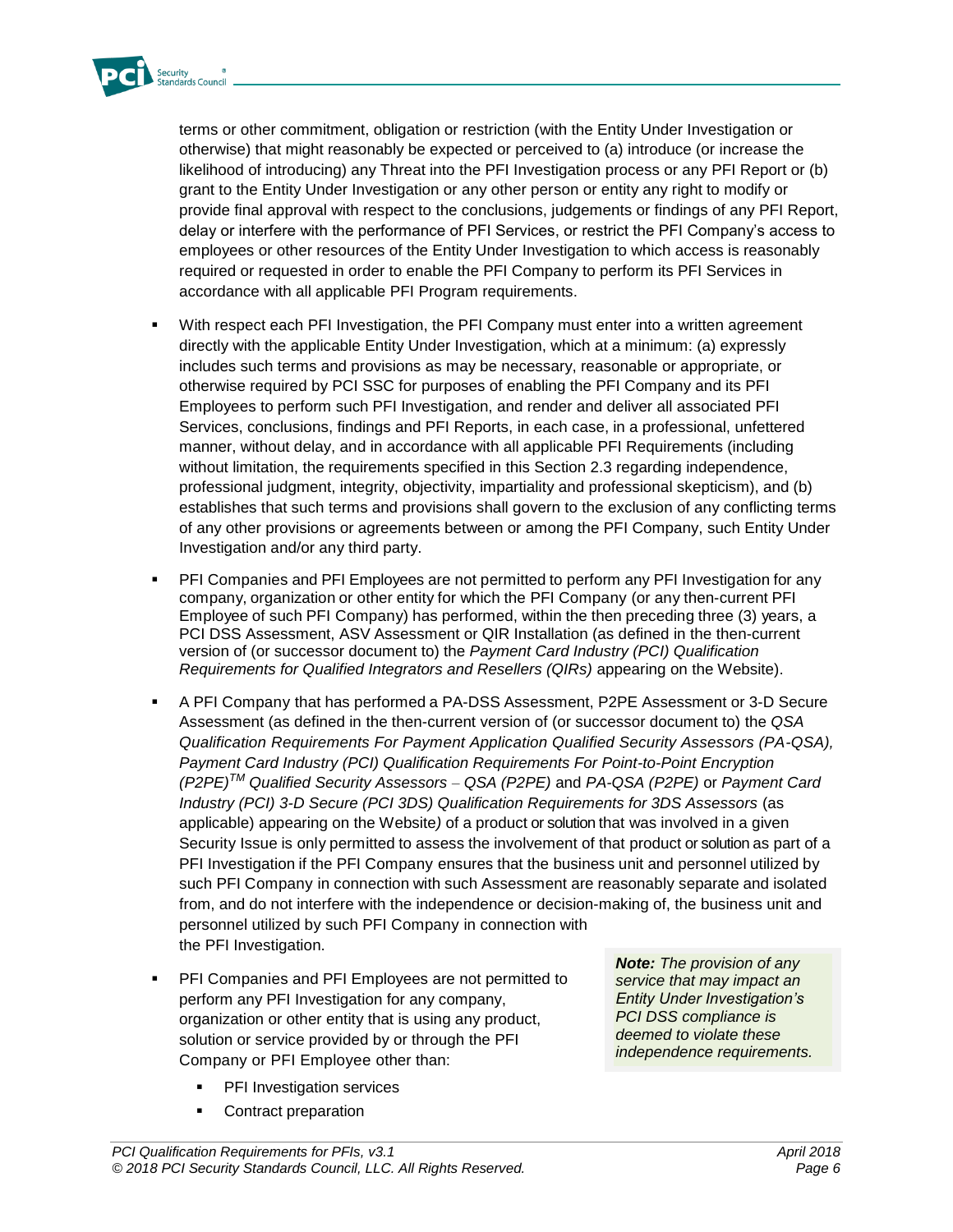

- Access to network configurations and plans
- Access to physical location maps and/or any relevant entry passes
- **EXEDENT** Inclusion and participation in incident-management exercises
- PFI Companies and PFI Employees must abstain from providing any service or advice to Entities Under Investigation that may violate independence, should a PFI Investigation be required; these may include (but are not limited to) services, changes, or advice relating to IT infrastructure, network hardening, endpoint protection, physical security or any PCI DSS requirement.
- PFI Companies may be engaged to perform services pertaining to the anticipated investigation outside of the PFI Region(s) for which they have been qualified by PCI SSC only with prior written consent of PCI SSC for each engagement for which there may be lack of available PFI Companies in the region.

### <span id="page-9-0"></span>**2.4 Insurance Coverage**

### *2.4.1 Requirements*

In addition to the insurance coverages required under the *QSA Qualification Requirements,* each PFI Company must obtain and maintain at all times such additional insurance as is necessary to ensure that the PFI Company at all times carries an aggregate of at least \$5,000,000 USD in coverage for Professional Errors and Omissions (including the Professional Errors and Omissions coverage required under the *QSA Qualification Requirements*).

### *2.4.2 Provisions*

- Each PFI Company must provide to the Approving Organization an insurance certificate evidencing the above Professional Errors and Omissions coverage.
- **The PFI Company shall provide to the Approving Organization proof of coverage** statements for all subcontractors identified on the Subcontractor List (defined in Section 3.2.1 below), demonstrating to the Approving Organization's satisfaction that all such subcontractors are covered under the PFI Company's insurance or that such subcontractors have in effect their own insurance coverage satisfying all insurance requirements of the PFI Program as they apply to PFI Companies.

*Note: In accordance with the* QSA Qualification Requirements, *the PFI Company must also provide to PCI SSC insurance proof-of-coverage statements covering all such subcontractors to demonstrate that insurance satisfying applicable insurance coverage requirements has been purchased and is maintained for all such subcontractors.*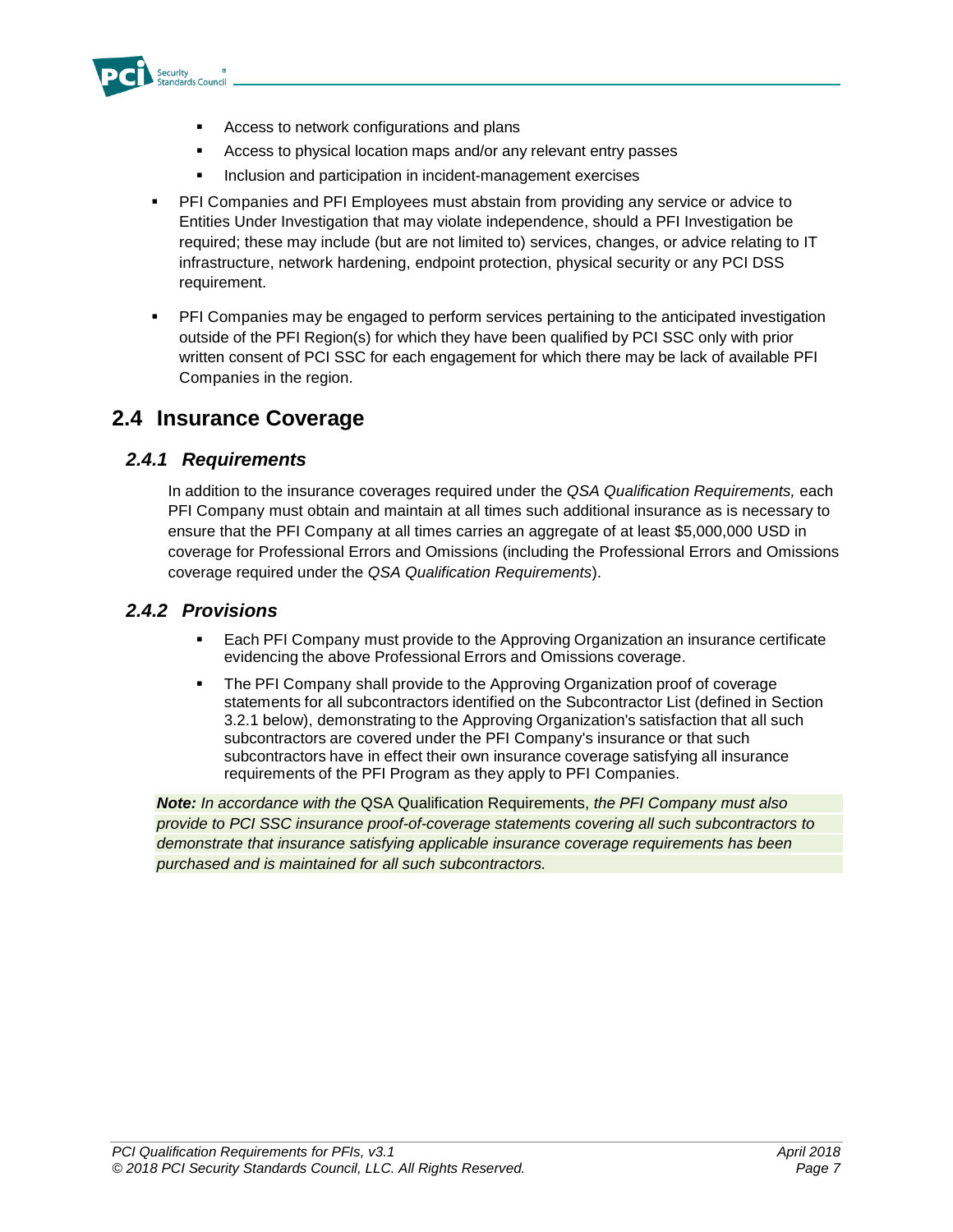

### <span id="page-10-0"></span>**2.5 PFI Company Fees**

### *2.5.1 Requirement*

#### **Initial Processing Fees**

Interested parties must contact PCI SSC at pfi@pcisecuritystandards.org to be issued the application processing fee invoice. The invoice will offer several payment methods, such as check, credit card or bank wire. The initial processing fees will be credited toward regional qualification fee(s) (see below) if/when the applicant is qualified as a PFI Company, except as provided below. Once payment is received, the primary contact will be granted access to the online PFI Company application.

#### **Qualification and Renewal fees**

Once a company is qualified as a PFI Company, the following additional fees apply:

- For the first year of qualification, the applicable initial regional PFI Company fees (per region) must be paid in full within 30 days of receipt of the invoice(s).
- For each subsequent year the applicable annual regional PFI Company renewal fee(s) must be paid in full within 30 days of notification.

*Note: All fees associated with the PFI Program are posted on the Website. All such fees are nonrefundable, updated annually, and subject to change upon notice from PCI SSC. Posting of a revised fee schedule on the Website shall be deemed to constitute effective legal notice of a fee change. Failure to qualify as a PFI Company within 180 days of application submission will result in forfeiture of application and/or initial processing fees.*

### <span id="page-10-1"></span>**2.6 PFI Addendum**

In order to participate in the PFI Program, the PFI Addendum (See Appendix B hereto) must be signed in unmodified form by a duly authorized officer of the candidate PFI Company and submitted to the Approving Organization as part of the completed PFI Application Package. Among other things, the PFI Addendum includes attestation by the candidate PFI Company that the candidate PFI Company has satisfied all applicable PFI Requirements.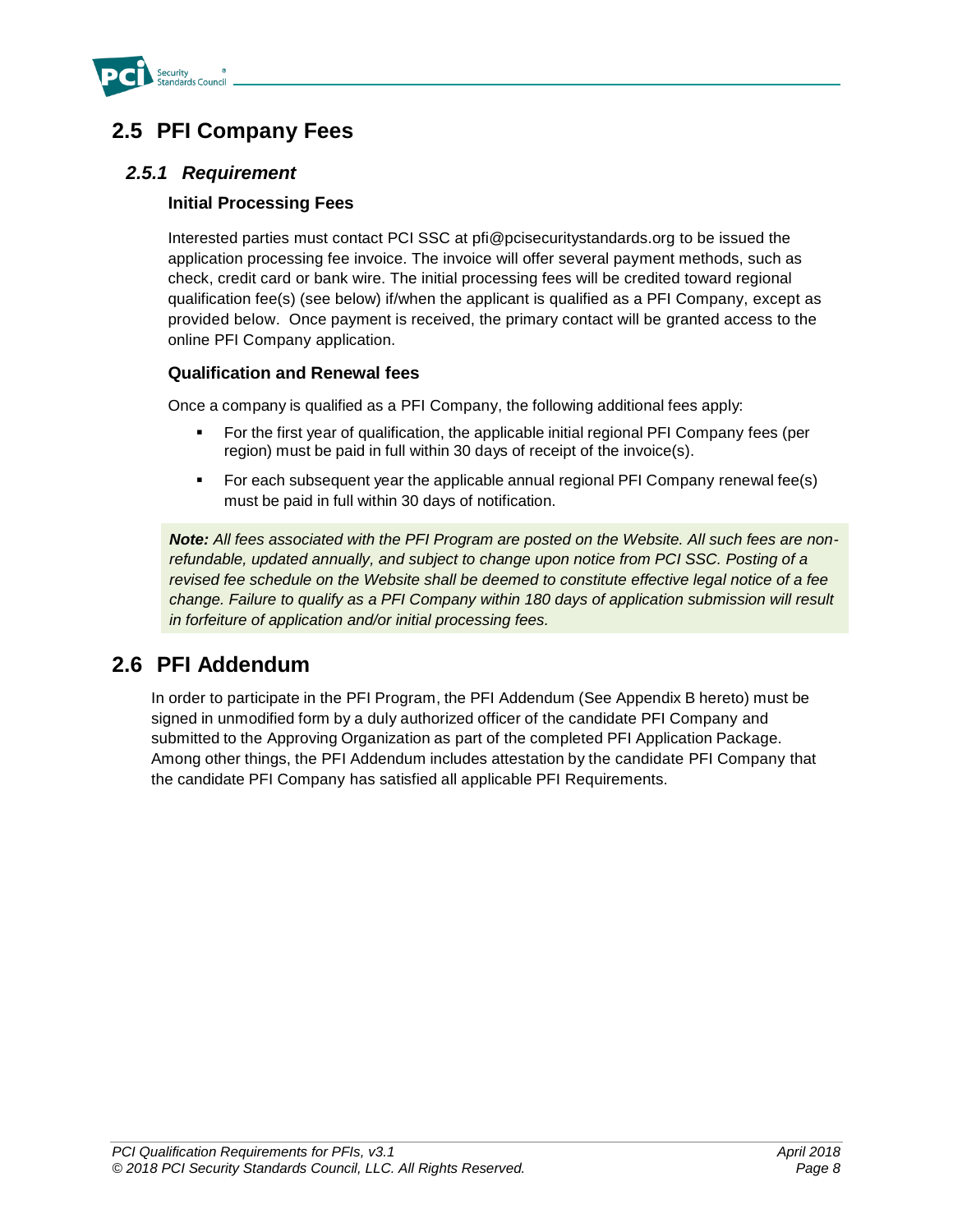

# <span id="page-11-0"></span>**3 PFI Company Capability Requirements**

This Section addresses the minimum PFI Company capability requirements that each PFI Company must satisfy, and where applicable, the capability-related PFI Company information and materials that each candidate PFI Company must provide to the Approving Organization, in order to be qualified and maintain Good Standing as a PFI Company. As elsewhere in this document, the requirements and provisions below are necessary to establish and maintain Good Standing as a PFI Company and are in addition to the requirements and provisions of the QSA Program.

### <span id="page-11-1"></span>**3.1 PFI Company – Experience**

### *3.1.1 Requirements*

At all times, the PFI Company must:

- Fulfill all PFI Company requirements and promptly notify PCI SSC of any failure to do so.
- Comply with all terms and conditions of all agreements between the PFI Company and PCI SSC, including without limitation, the QSA Agreement and the PFI Addendum.
- **EXECT** Have one or more dedicated forensic investigation divisions, departments, units or practices, of which all employees participating in any technical aspect of any PFI Investigation are PFI Employees.
- **Ensure that each PFI Investigation conducted by the PFI Company is supervised by a** Lead Investigator.
- **Ensure that there is at least one (1) Core Forensic Investigator at all times on a full-time** basis for each of the PFI Regions for which the PFI Company has been qualified.
- **E** Ensure that it employs at least one (1) QSA Employee at all times on a full-time basis and requires the QSA Employee to review all technical aspects of all of its PFI Investigations.
- **E** Ensure that all Lead Investigators on each PFI Investigation have completed required PFI Program training and/or information sessions within the two-year period prior to leading a given PFI Investigation (including without limitation, Participating Payment Brand-specific training such as PIN security compliance validation training).
- Ensure that a PA-QSA Employee (defined in the *QSA Qualification Requirements For Payment Application Qualified Security Assessors (PA-QSA)*) that is in Good Standing as such is available to be assigned to each PFI Investigation, if needed.
- **Ensure that each PFI Employee has successfully completed annual training for incident** response and computer forensics professionals—such as renewal of certifications, including but not limited to: information systems audit training to support such professional certifications as CISSP, CISM, CISA, or GIAC certification (in addition to any required PCI SSC training).
- Ensure that each PFI Employee is proficient in the use of each forensic tool used by the PFI Company.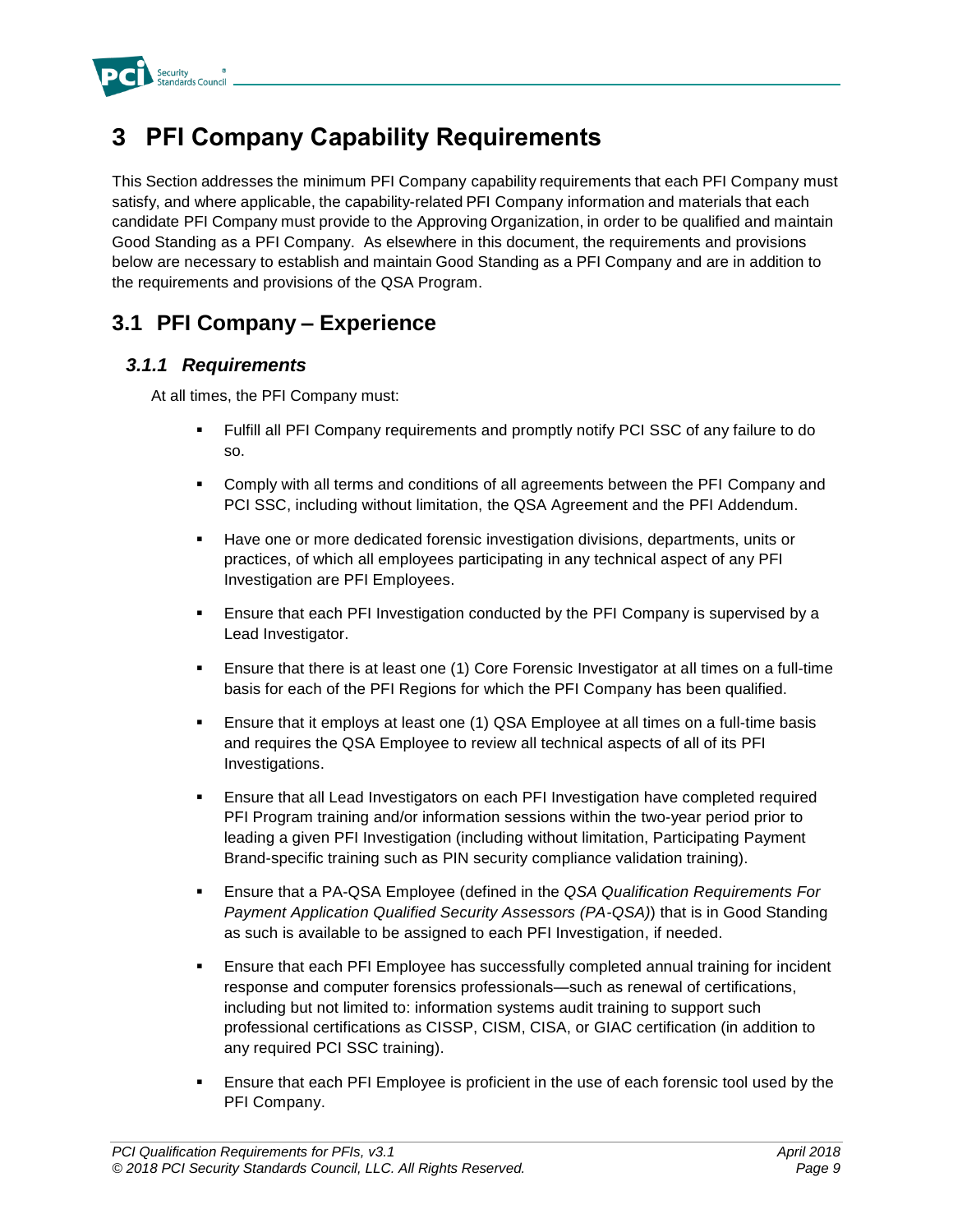

- Ensure that each PFI Employee stays up to date on current trends, threats and emerging technologies (for example, mobile, tokenization, cloud, etc.).
- Ensure that each PFI Employee is in Good Standing as a PFI Employee.
- **Track PFI Employee compliance with all PFI Employee requirements and promptly notify** PCI SSC if any of its PFI Employees fails to satisfy any PFI Employee requirement.
- Ensure that all technical aspects of all of its PFI Investigations are:
	- o Performed and managed solely by Lead Investigators, Core Forensic investigators and/or PFI Employees in Good Standing, and
	- o Reviewed by its QSA Employee.
- Only engage in—and only permit its PFI Employees to engage in—PFI Investigations with respect to which the PFI Company has determined in good faith (immediately prior to initiating such PFI Investigation) that the data loss associated with the Security Issue under investigation originated in a PFI Region for which the PFI Company is then qualified by PCI SSC and satisfies all corresponding regional PFI Program requirements (including but not limited to payment of applicable qualification and renewal fees) in accordance with applicable PFI Program requirements.
- Upon reasonable request of any Participating Payment Brand, attend requested conference calls with Participating Payment Brands and third parties, such as point-ofsale (POS) vendors, resellers, integrators and others, addressing issues related to payment applications and/or security practices.

#### *3.1.2 Provisions*

The following information must be provided or demonstrated to the satisfaction of the Approving Organization in order to be qualified as a PFI Company and maintain Good Standing as a PFI Company:

- Descriptions of the types of forensic examinations that the PFI Company (or candidate) has performed.
- At least two (2) redacted forensic investigation reports of multi-box environments, such as a website and server or point-of-sale device and interconnected card payment network. The reports must include, as a minimum, details on:
	- Tools used in the investigation and investigation procedures
	- How data was acquisitioned and analyzed
	- Network infrastructure and diagram
	- Payment or data flow diagram
	- Results of the investigation
	- Timeline of the investigation
	- Conclusions on the investigative findings
	- If made, the recommendations for remediation
- Two independent references from merchants, service providers, financial institutions, or other entities for which the PFI Company (or candidate) has performed forensic security investigations within the 12 months prior to the PFI Company application date
- Proof of existing relationships with appropriate cyber-crime oriented law enforcement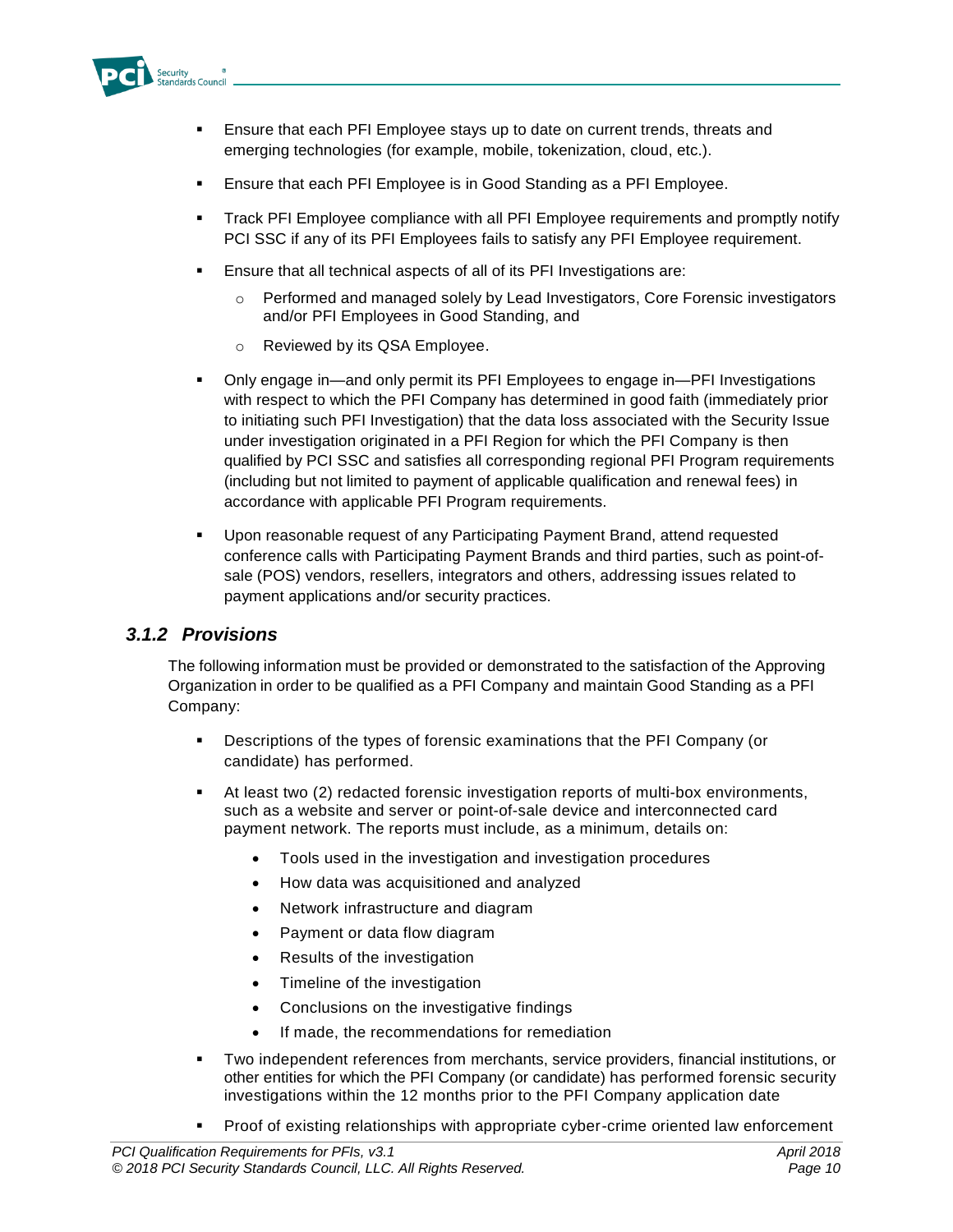

agencies pertinent to each PFI Region for which the PFI Company (or candidate) has applied for qualification as a PFI Company (or has been qualified as a PFI Company)

- Documentation that the PFI Company (or candidate) employs a minimum of at least one (1) Core Forensic Investigator for each PFI Region for which the PFI Company (or candidate) has applied for qualification (or has been qualified) at all times (and initiates qualification procedures for all candidate Core Forensic Investigators at the time of the initial PFI Company application)
- Documentation that the PFI Company (or candidate) employs a minimum of one (1) QSA Employee at all times.
- List of PFI Company's language proficiencies
- Proof of substantial and appropriate knowledge and experience in investigating security breaches and compromises of data to enable the PFI Company (or candidate) to perform PFI Investigations in a proficient manner in accordance with industry practice and expectations
- Proof of competence in the use of industry-recognized forensic tools and software applications, as well as an investigative methodology that meet industry recognized legal and law enforcement standards
- **EXECT** List of all PFI Employees (or candidates) of the PFI Company (or candidate) and their respective individual qualifications
- **•** Proven methodology for acquiring and analyzing digital evidence including live response and volatile memory analysis
- Proven methodology for investigating data security compromises involving each of the following:
	- Key-management compromises involving PIN/ATM fraud;
	- Brick and mortar compromises involving full magnetic-stripe data; and
	- E-commerce compromises involving web applications
- Proficiency to analyze/reverse-engineer malware
- Attestation that each employee of the PFI Company (or candidate) with respect to whom the PFI Company (or candidate) is seeking or has obtained qualification as a PFI Employee satisfies all PFI Employee requirements
- Annually, documentation that each PFI Employee of the PFI Company (or candidate) has successfully completed required PCI SSC training as well as annual training for incident response and computer forensics professionals such as renewal of certifications
- Prompt notice of any change to any of the information previously provided to the Approving Organization with respect to the PFI Company or any PFI Employee (or candidate, as applicable) thereof, as a result of which the Good Standing of such PFI Company or PFI Employee (or candidate) could reasonably come into question, or the PFI Company or PFI Employee (or candidate) could reasonably become ineligible for qualification under the PFI Program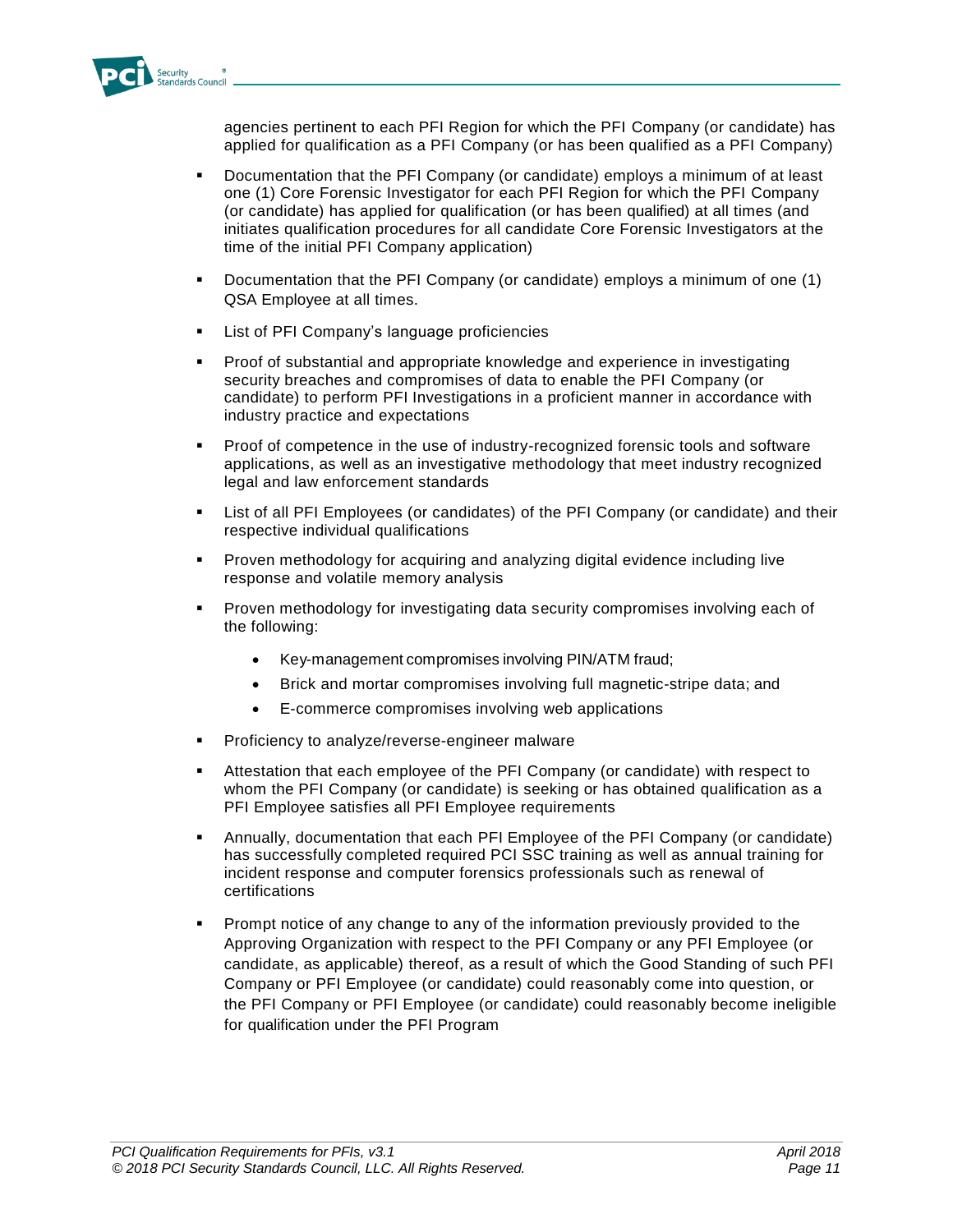

### <span id="page-14-0"></span>**3.2 PFI Company – Services**

#### *3.2.1 Requirements*

Each PFI Company must satisfy the following requirements:

- Maintain, on a 24-hour per day basis throughout the year, a staff of PFI Employees who provide the first level of phone and incident response for each applicable PFI Region.
- **■** Maintain a sufficient number of PFI Employees and other staff to appropriately respond to emergency situations and deploy the necessary response team within 24 hours of notice of the applicable Security Issue.

*Note: PFI Companies must factor in delays and variations in arrival time, which may depend on the geographic location of the trouble site, weather conditions, available transportation, and other issues.*

- **Employ at least one PCI SSC-qualified QSA Employee (in compliance with all** requirements applicable to QSA Employees as set forth in the *QSA Qualification Requirements*) at all times.
- **E** Initiate each PFI Investigation at the applicable Entity Under Investigation's facilities no later than five (5) business days after the date of execution of the applicable PFI Investigation services agreement between the PFI Company and such Entity Under Investigation.
- **•** Deploy staff in response to emergency situations within 24 hours of discovery.
- **Ensure the availability of emergency PFI Employees to provide second-level analyst** support in connection with each PFI Investigation, including upon discovery of and during ongoing investigation of the corresponding Security Issue.
- **■** Maintain appropriate equipment and storage facilities to ensure timely availability of required and appropriate equipment in connection with each Security Issue for which the PFI is engaged to perform PFI Investigation services.
- Promptly notify PCI SSC of all changes to subject matter experts utilized by the PFI Company in connection with PFI Investigations.

### *3.2.2 Provisions*

The PFI Company (or candidate) must provide evidence satisfactory to the Approving Organization to substantiate that it meets each of the requirements of Section 3.2.1 above, including without limitation, equipment and storage requirements and incident response and emergency deployment requirements.

The PFI Company (or candidate) must provide to the Approving Organization a list of all subject matter experts that the PFI Company reasonably anticipates engaging to assist the PFI Company in the performance of its PFI Investigations (the "Subcontractor List").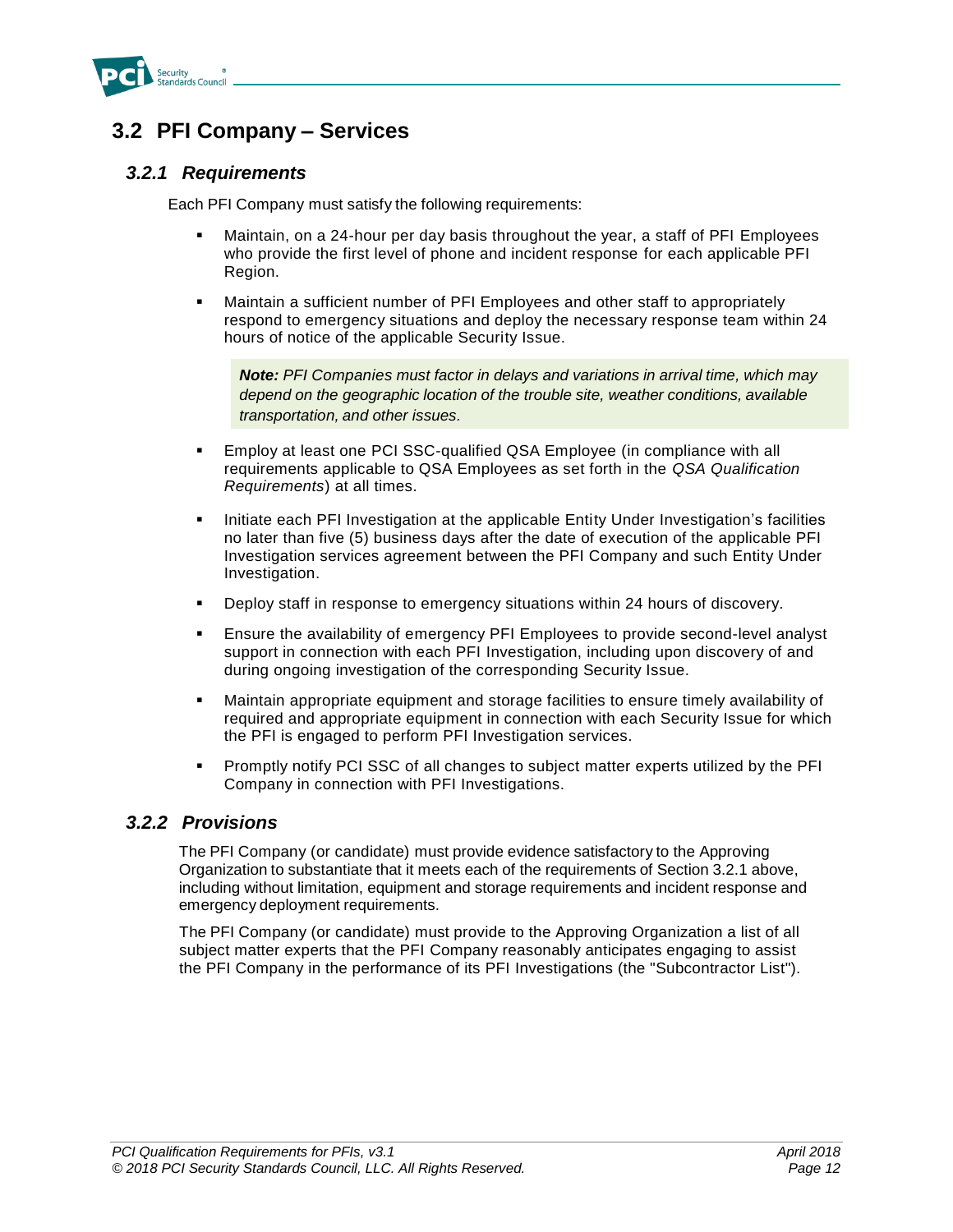

### <span id="page-15-0"></span>**3.3 PFI Employees**

#### *3.3.1 PFI Employee Requirements*

Each individual who performs, manages, or is otherwise involved in any technical aspect of any PFI Investigation must meet all of the following requirements:

- Full-time employee of the PFI Company (meaning this work cannot be subcontracted to non-employees, unless PCI SSC has given prior written consent for each applicable subcontracted worker in each instance).
- Knowledgeable in identifying full magnetic-stripe data, CVV2 and PIN blocks.
- **EXECT** Active incident response certification, such as SANs GIAC Certified Incident Handler (GCIH), GIAC Certified Forensics Analyst (GCFA), or equivalent certification satisfactory to the Approving Organization; or a minimum three (3) years of forensic investigation/incident handling experience.
- Successfully complete PCI SSC PFI Employee training annually
- Successfully complete annual training for incident response and computer forensics professionals such as renewal of certifications (in addition to any required PCI SSC training).
- Adhere to the PCI SSC Code of Professional Responsibility.
- Such other requirements as PCI SSC may reasonably establish from time to time for PFI Employees.

#### *Notes:*

- *Only PFI Employees who satisfy the above requirements are authorized to perform, manage or otherwise be involved with any technical aspects of any PFI Investigation.*
- *Approved subcontractors are not permitted to include, and no PFI Company shall permit any of its subcontractors to include, any company logo or reference to a company other than the responsible PFI Company, in any PFI report or other materials in connection with work performed as a subcontractor for the PFI.*
- *Upon reasonable request of PCI SSC, each PFI Employee may be required (and agrees) to demonstrate the aforementioned skills (and all other skills and expertise required of such individuals pursuant to the PFI Qualification Requirements) to the Approving Organization.*

### *3.3.2 Provisions*

The following information must be provided to the Approving Organization with respect to each individual for whom the PFI Company (or candidate) is seeking qualification as a PFI Employee:

- **Résumé**
- Proof of Incident Response certification, such as SANs GIAC Certified Incident Handler (GCIH) or GIAC Certified Forensics Analyst (GCFA), if applicable.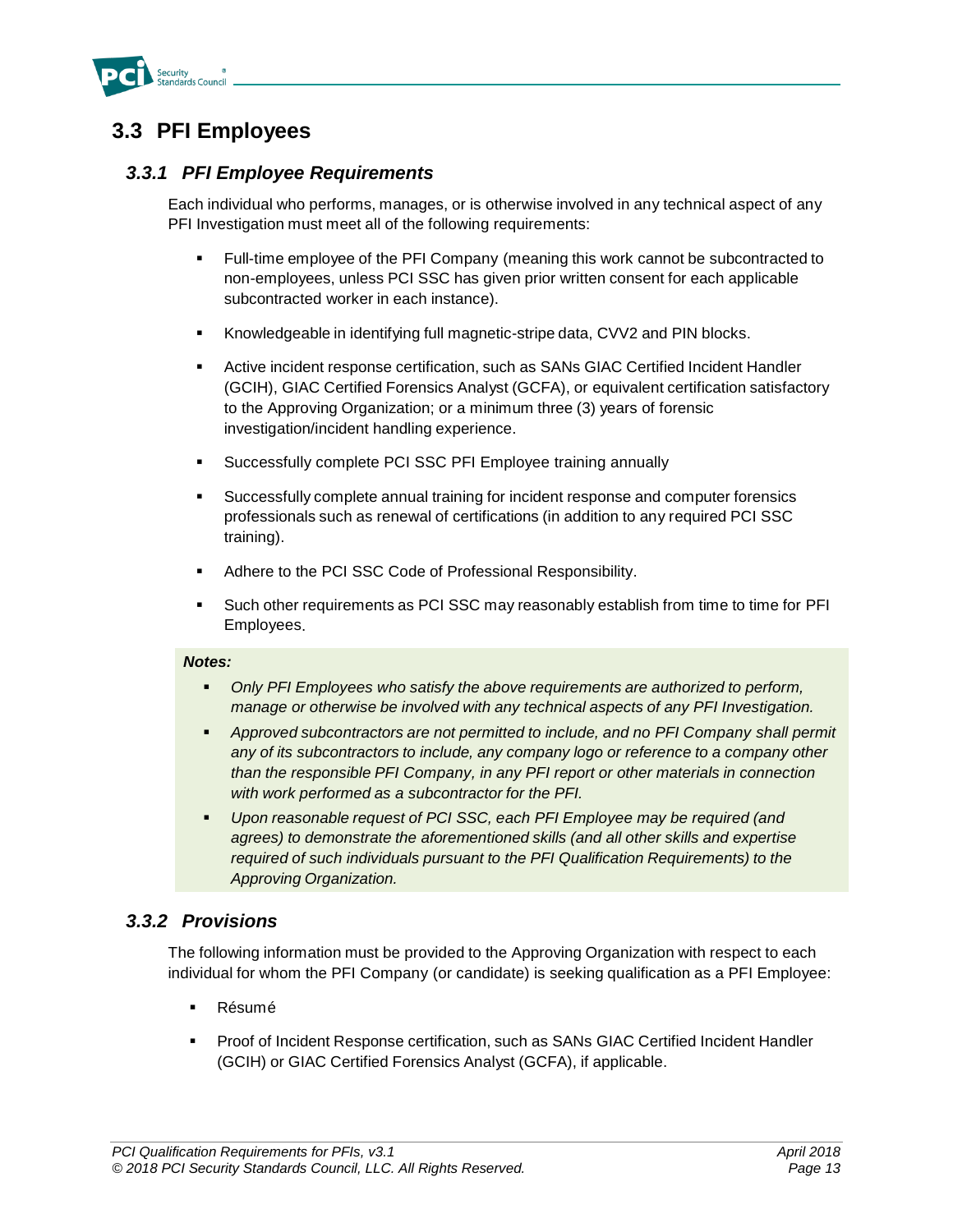

### *3.3.3 Special Requirements for Core Forensic Investigators*

#### *3.3.3.1 Requirements*

Each PFI Employee utilized as a Core Forensic Investigator must satisfy the following additional requirements, and the corresponding PFI Company must make the provisions set forth below to the Approving Organization in connection with each such PFI Employee:

- Satisfy all PFI Employee requirements.
- Be a full-time employee of the PFI Company. Subcontracted resources are not permitted to fulfill this role.
- Operate in a role that is primarily as a forensic investigator within the applicable PFI Company's dedicated PFI Investigation division, department, unit, or practice.
- **Possess sufficient information security knowledge and experience to conduct technically** complex enterprise security investigations in a proficient manner in accordance with industry expectations.
- **Possess a Bachelor of Science (or equivalent) or higher degree in Computer Science,** Electrical Engineering, Computer Engineering and/or Forensics, or a minimum five (5) years of equivalent industry experience.
- Satisfy all such other requirements as PCI SSC may reasonably establish from time to time for Core Forensic Investigators, including without limitation, if requested by PCI SSC, demonstration of expertise in performing forensic investigations.

#### *3.3.3.2 Provisions*

In addition to the items described in section 3.3.2, the following information must be provided to the Approving Organization with respect to each individual for whom the PFI Company (or candidate) is seeking qualification as a Core Forensic Investigator:

Résumé demonstrating a BS or higher degree in Computer Science, Electrical Engineering, Computer Engineering and/or Forensics or minimum five (5) years of equivalent industry experience.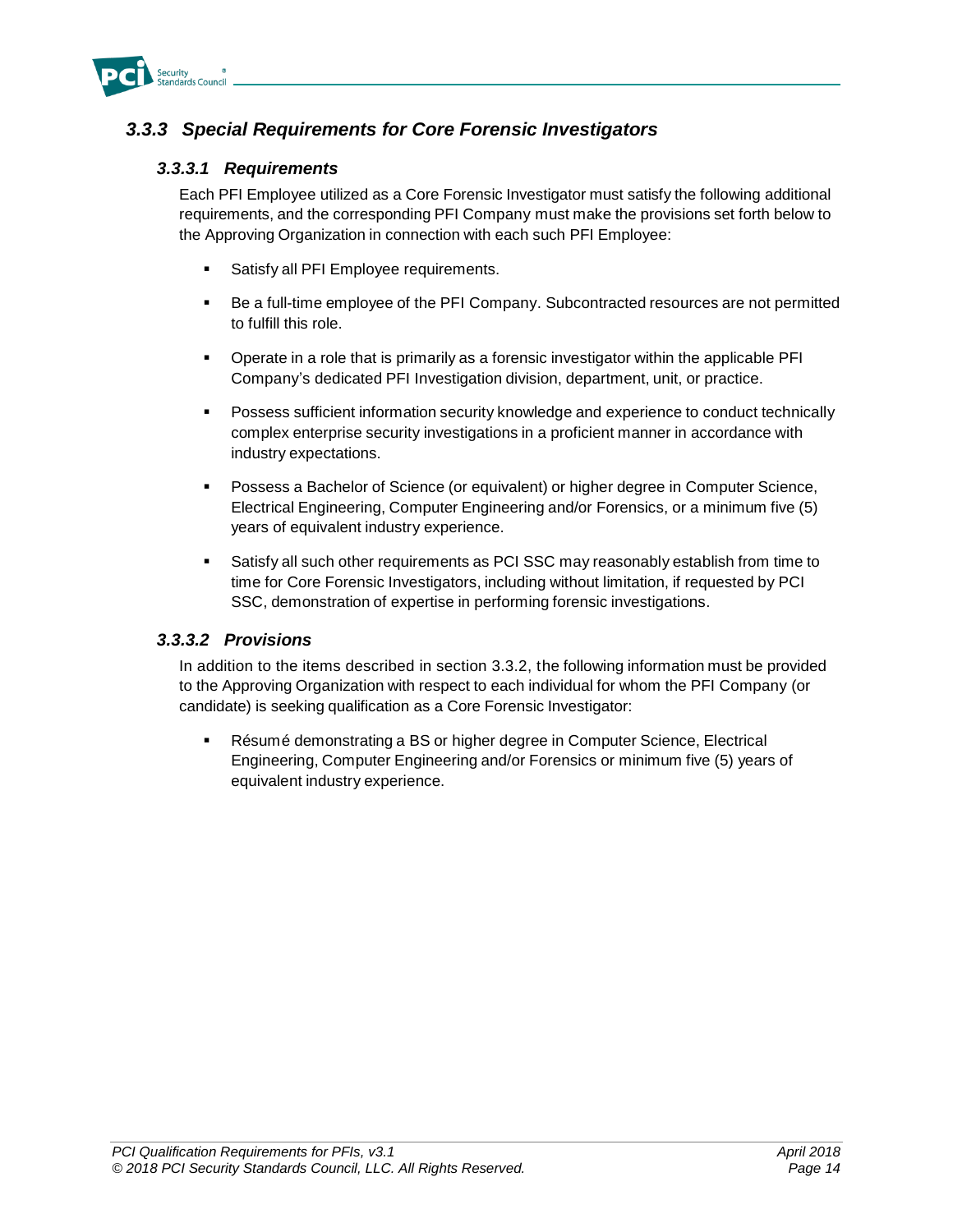

# <span id="page-17-0"></span>**4 PFI Company Administrative Requirements**

This Section addresses the minimum PFI Company administrative requirements that each PFI Company must satisfy, and where applicable, the administrative PFI Company information and materials that each PFI Company (or candidate) must provide to the Approving Organization, in order to be qualified and maintain Good Standing as a PFI Company. These requirements and provisions are in addition to the requirements and provisions of the QSA Program.

### <span id="page-17-1"></span>**4.1 Contact Person**

### *4.1.1 Requirement*

The PFI Company must designate one primary and one secondary contact responsible for liaising with PCI SSC and the Participating Payment Brands regarding each of the following:

- PFI Investigations; and
- Oversight of PFI Company's internal quality assurance program for PFI Investigations (described further in Section 4.4 below).

*Note: Different primary and secondary contacts may be responsible for PFI Investigations and PFI Company quality assurance.*

#### *4.1.2 Provisions*

The following contact information must be provided to the Approving Organization for each primary and secondary contact referred to above:

- Name
- Title
- Address
- Phone number
- Fax number
- E-mail address

### <span id="page-17-2"></span>**4.2 Background Checks**

PFI Companies must satisfy all background check requirements applicable to QSA Companies as specified in the *QSA Qualification Requirements.*

### <span id="page-17-3"></span>**4.3 Adherence to PCI Procedures**

Each PFI Company must ensure that:

- Only PFI Employees are permitted to manage, perform or otherwise be involved in any technical aspects of PFI Investigations.
- **EXECT All PFI Investigations and all related work product strictly comply with the PFI Program Guide.**
- All PFI Reports are generated for each PFI Investigation.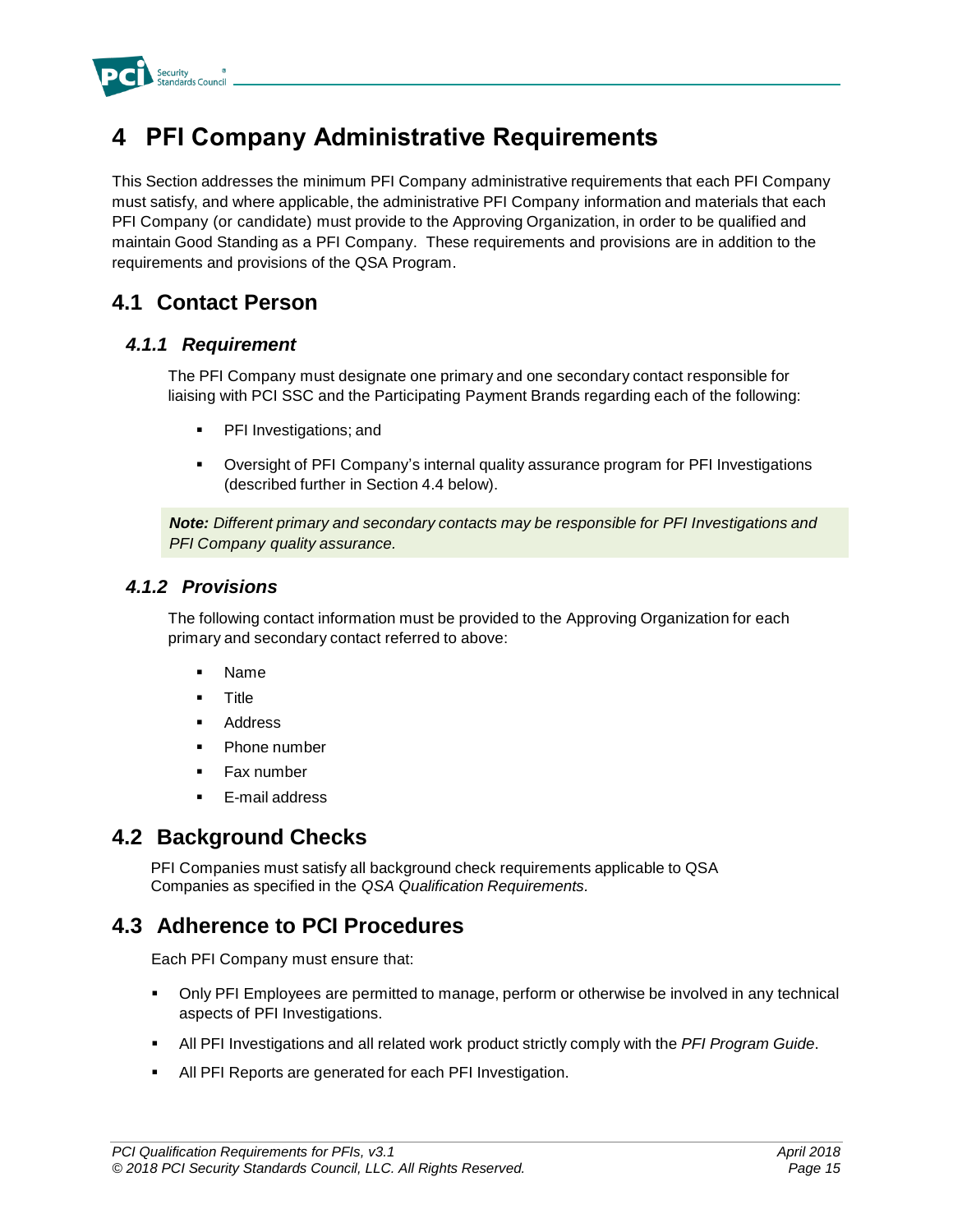

### *4.3.1 Requirements*

The PFI Company must prepare all PFI Reports based on evidence obtained by following the PFI Guidelines, and ensure delivery of such reports to the appropriate Participating Payment Brands or other parties—in each case, in accordance with the *PFI Program Guide.*

### <span id="page-18-0"></span>**4.4 Quality Assurance**

### *4.4.1 Requirements*

- Each PFI Company must have implemented a quality assurance program governing all aspects of PFI Investigations and related PFI Company practices and procedures in accordance with the *PFI Program Guide*, including without limitation: review process for generation of all PFI Reports and reviews of performed PFI Investigations, supporting documentation, and information to be documented in PFI Reports.
- Each PFI Company must have documented the details of the aforementioned quality assurance program in a program manual that includes, without limitation, all required PFI Report templates (such program manual may (but need not) be included as part of the program manual required in accordance with Section 4.3 of the *QSA Qualification Requirements*).
- **The PFI Company and each PFI Employee must adhere to all requirements and** procedures of the aforementioned PFI Company quality assurance program, and must adhere with all applicable PFI Program quality assurance requirements, including but not limited to instructions and/or requirements of PCI SSC or the applicable Approving Organization contained in each of the following:
	- Applicable warning letters
	- Probation requirements and/or processes
	- Remediation requirements, processes, and related fees
	- Revocation requirements and/or processes
	- Reinstatement requirements and/or processes
	- Appeals requirements and/or processes
- **The PFI Company must provide a Feedback Report in the form attached hereto as** Appendix C to each Entity Under Investigation (and if applicable, to each acquirer) at the completion of its PFI Investigation thereof and request that it be promptly completed and delivered to PCI SSC.
- **PCI SSC reserves the right, upon reasonable notice, to conduct PFI Company site visits** for purposes of auditing the processes and procedures used by PFI Company in connection with PFI Investigations; and each PFI Company must comply with all such requests and provide PCI SSC with reasonable access for such purposes.

### *4.4.2 Provisions*

- Each PFI Company (or candidate) must designate a quality assurance manager to the Approving Organization and provide to the Approving Organization a description of the responsibilities thereof, which responsibilities shall include, at a minimum, the following:
	- Oversight of quality assurance for all PFI Reports.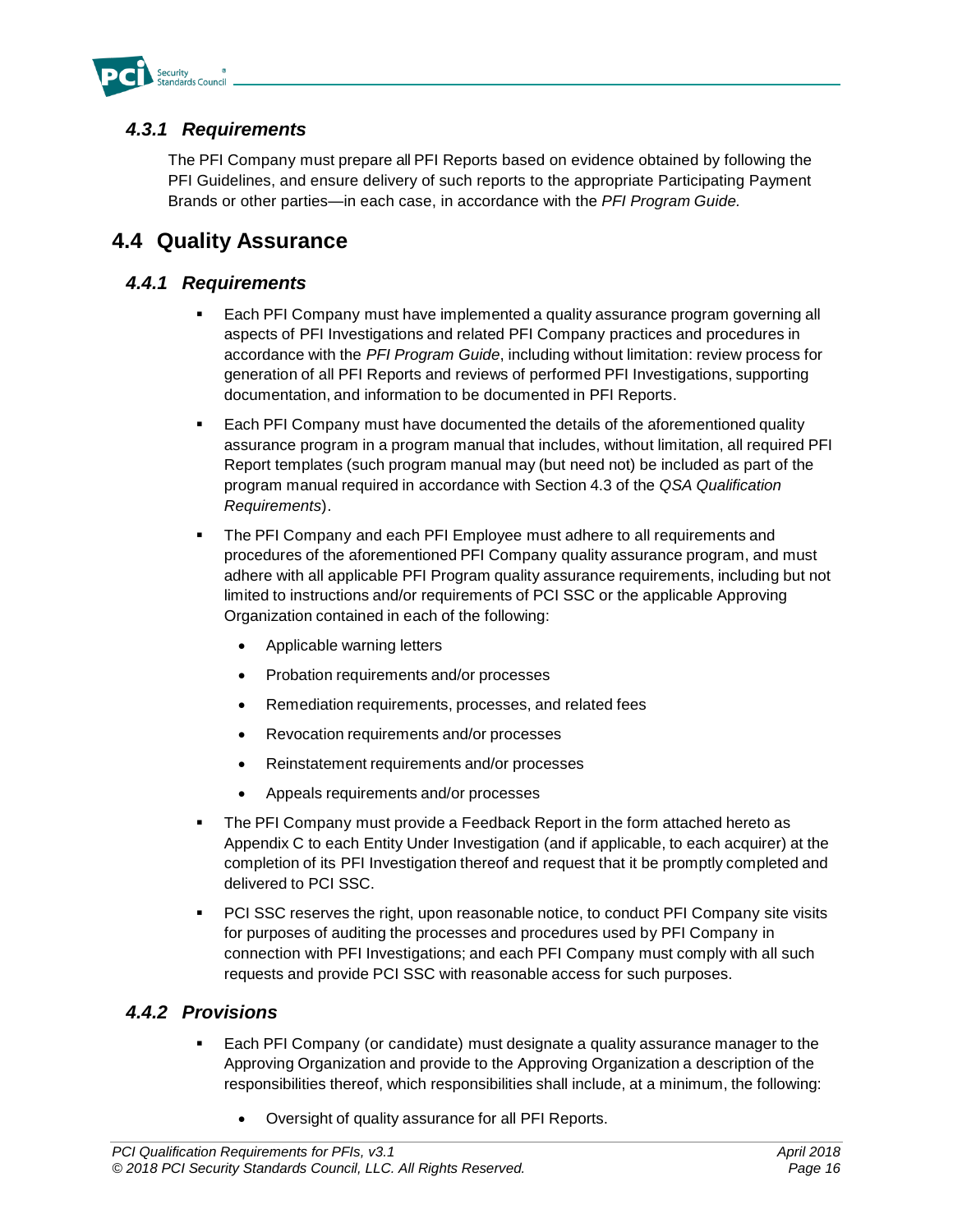

- Review and approval of all PFI Reports prior to distribution to Participating Payment Brands, Entities Under Investigation or others, as applicable.
- Sole responsibility for submitting PFI Reports to Participating Payment Brands, Entities Under Investigation or others, as applicable.
- Each PFI Company (or candidate) shall, upon request, provide to the Approving Organization a description of the contents of the PFI Company's quality assurance manual, to confirm that the manual addresses all aspects of the PFI Company's procedures and requirements for PFI Investigations and report review processes, including without limitation, a requirement that all PFI Employees must comply with all PFI Employee requirements.
- Additionally, each PFI Company (or candidate) must provide to PCI SSC prompt written notice of any change to any information previously provided to PCI SSC or any other Approving Organization if such change is reasonably likely to impact the Good Standing of such PFI Company or to cause the PFI Company to no longer be eligible for PFI Company qualification.
- **EXTEN II** information, materials and documentation must be provided to the Approving Organization in English or with a certified English translation.

### <span id="page-19-0"></span>**4.5 Evidence Handling**

### *4.5.1 Requirements*

In addition to complying with all requirements regarding evidence retention as set forth in the *QSA Qualification Requirements,* each PFI Company and PFI Employee must comply with the evidence handling requirements set forth in Appendix B of the *PFI Program Guide*.

### *4.5.2 Provisions*

- **The PFI Company (or candidate) must provide to the Approving Organization a copy of** its policies and procedures for handling and preserving the integrity of evidence and how evidence is collected.
- **•** The PFI Company (or candidate) must provide to the Approving Organization a blank copy of the documentation that all employees sign acknowledging the company's policies and procedures for handling and preserving the integrity of evidence and how evidence is collected.
- PFI Company (or candidate) must provide to the Approving Organization proof that employees collecting evidence are proficient in use of the tools being used for the examination. This can be demonstrated by copies of certifications or notable experience in résumés.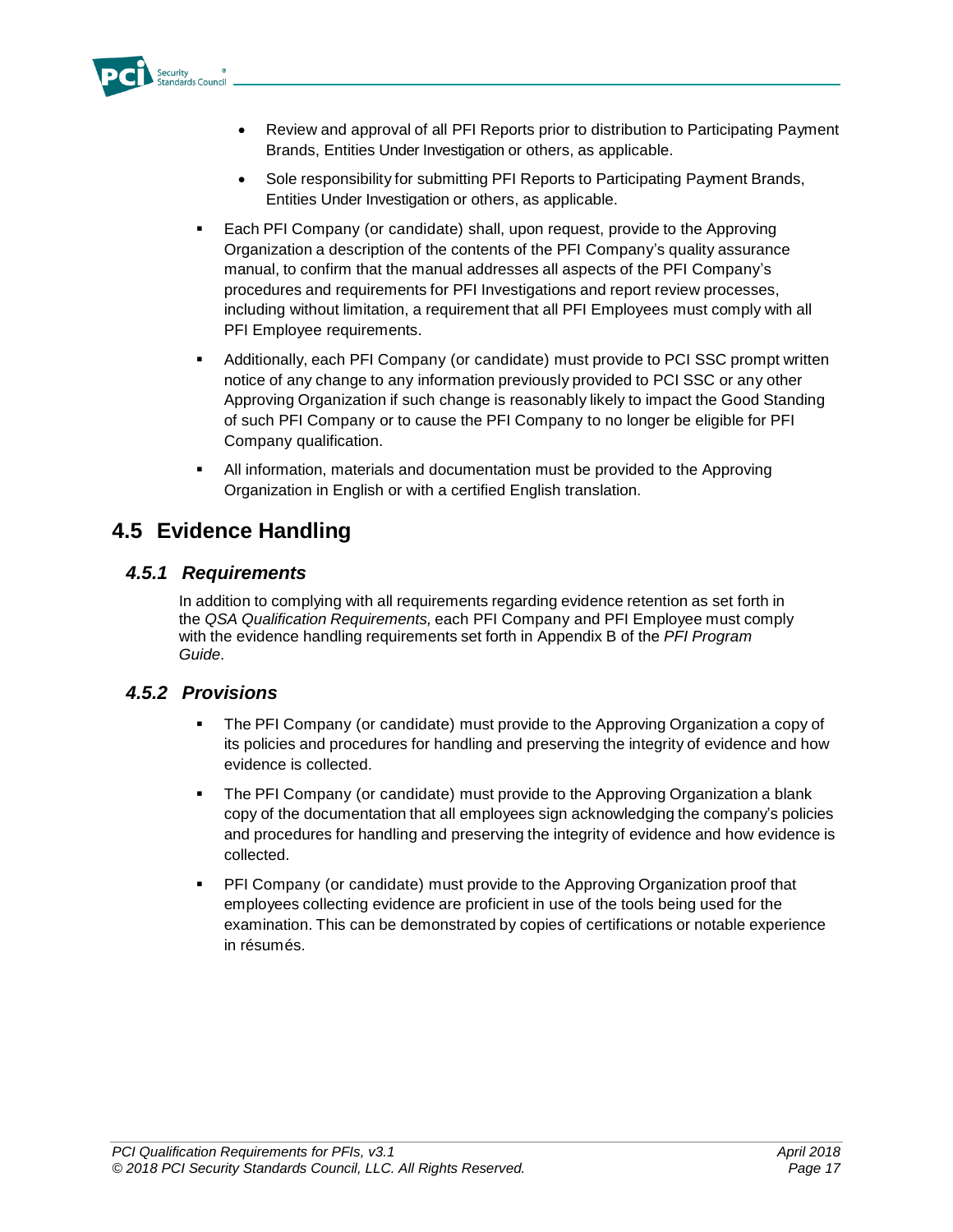

### <span id="page-20-0"></span>**4.6 Scope and Reporting**

#### *4.6.1 Requirements*

Each PFI Company must:

- Prior to each PFI Investigation, pursuant to a written agreement directly with the applicable Entity Under Investigation, obtain from that Entity Under Investigation (a) full authorization to provide to each affected Participating Payment Brand (and, if the Entity Under Investigation is a merchant, the affected acquirer(s)), a copy of each PFI Report (and each version and portion thereof) resulting from such PFI Investigation, except to the extent prohibited by applicable law, and (b) such Entity Under Investigation's acknowledgement of the PFI Company's obligations pursuant to these PFI Qualification Requirements, including without limitation, the Independence Requirements set forth in Section 2.3 above.
- After each PFI Investigation, simultaneously with its delivery of each portion (excluding the Executive Summary) of the proposed Final PFI Report (and PIN Security Requirements Report, if applicable) resulting from such PFI Investigation to the Entity Under Investigation (or any contractor, representative, professional advisor, agent or affiliate thereof), deliver a copy thereof to each affected Participating Payment Brand (and, if the Entity Under Investigation is a merchant, each affected acquirer(s)), except to the extent prohibited by applicable law.
- **EXECT After each PFI Investigation, simultaneous with its delivery of each complete proposed** Final PFI Report (and PIN Security Requirements Report, if applicable) resulting from such PFI Investigation to the Entity Under Investigation (or any contractor, representative, professional advisor, agent or affiliate thereof), deliver a copy thereof to each affected Participating Payment Brand (and, if the Entity Under Investigation is a merchant, each affected acquirer(s)), except to the extent prohibited by applicable law.
- Follow the PFI Guidelines and utilize the incident report templates as outlined in the *PFI Program Guide*, for all PFI Investigations.
- **•** Participate in all discussions of the PFI Investigation as reasonably requested by the Entity Under Investigation, the affected acquirer(s) if the Entity Under Investigation is a merchant, and/or the affected Participating Payment Brands.
- **E** Ensure and certify in each Final PFI Report that each PFI Investigation has been conducted strictly in accordance with all applicable PFI Requirements (including without limitation, the Independence Requirements provided for in Section 2.3 above).
- Ensure and certify in each Final PFI Report that the judgments, conclusions and findings therein:
	- $\circ$  accurately reflect, include and are based solely upon the factual evidence as gathered, discovered and determined to be relevant to the PFI Investigation by the PFI Company in its sole discretion during the course of that PFI Investigation
	- $\circ$  reflect the independent judgments, findings and conclusions of the PFI Company and its PFI Employees only, acting in their sole discretion; and
	- o were not in any manner influenced, directed, controlled, modified, provided or subjected to any prior approval by the subject Entity Under Investigation, any contractor, representative, professional advisor, agent or affiliate thereof, or any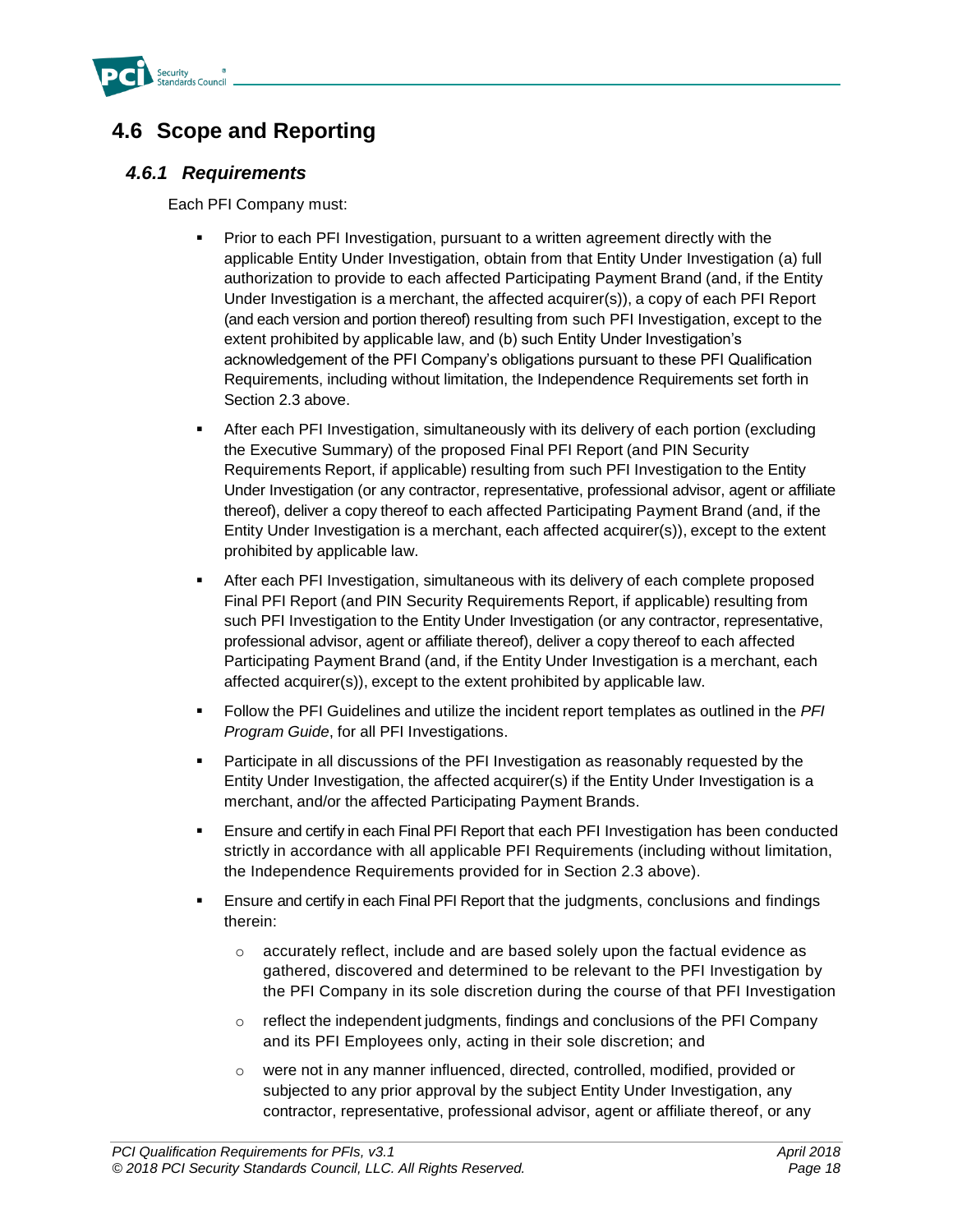

other person or entity other than the PFI Company and its PFI Employees.

- Upon request of any affected Participating Payment Brand, promptly make drafts of applicable PFI Reports and related work papers available to such Participating Payment Brand.
- Upon request of any affected Participating Payment Brand in connection with a given Security Issue investigated or being investigated by the PFI Company, reasonably cooperate with such Participating Payment Brand in such Participating Payment Brand's investigation of such Security Issue.
- Upon request of any affected Participating Payment Brand, provide to such Participating Payment Brand a list of corresponding affected payment card account information found from each PFI Investigation, including without limitation, exposed payment card account numbers and related details.

### *4.6.2 Provisions*

Each PFI Company (or candidate) must provide to the Approving Organization evidence acceptable to the Approving Organization that the PFI Company meets the requirements of Section 4.6.1 above.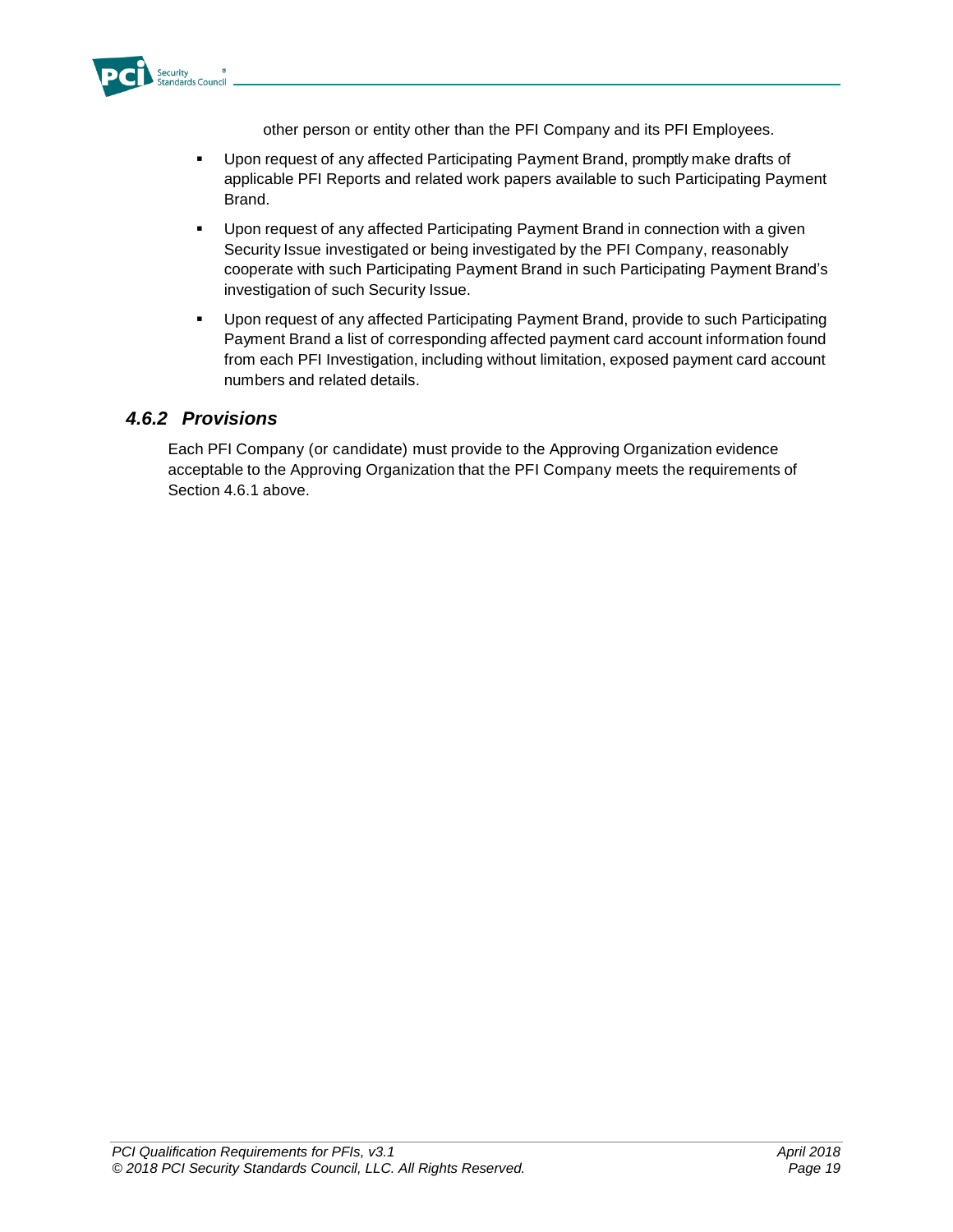

# <span id="page-22-0"></span>**5 PFI Annual Renewal**

### <span id="page-22-1"></span>**5.1 Requirements**

Each PFI Company and PFI Employee must renew under the PFI Program on an annual basis, based on the applicable initial PFI Company (or PFI Employee) qualification date.

### <span id="page-22-2"></span>**5.2 Provisions**

The following must be provided to PCI SSC and/or will be considered during the renewal process for both PFI Companies and PFI Employees:

- Payment of all applicable annual PFI renewal fees
- For each PFI Employee, proof of completion of all required applicable annual PCI SSC training and information sessions, as applicable (e.g., proof that each Lead Investigator has completed all required PFI Program training and/or information sessions within the preceding two (2) year period; and that each PFI Employee has successfully completed annual training for incident response and computer forensics professionals);
- For each PFI Employee, proof of incident response and computer forensics training within the 12 months prior to renewal to support professional certifications (such as CISSP, CISM, or CISA certification), in addition to any required PCI SSC training; and
- Satisfactory feedback from Entities Under Investigation that have undergone PFI Investigation by the PFI Company, as well as Approving Organization(s) and Participating Payment Brands.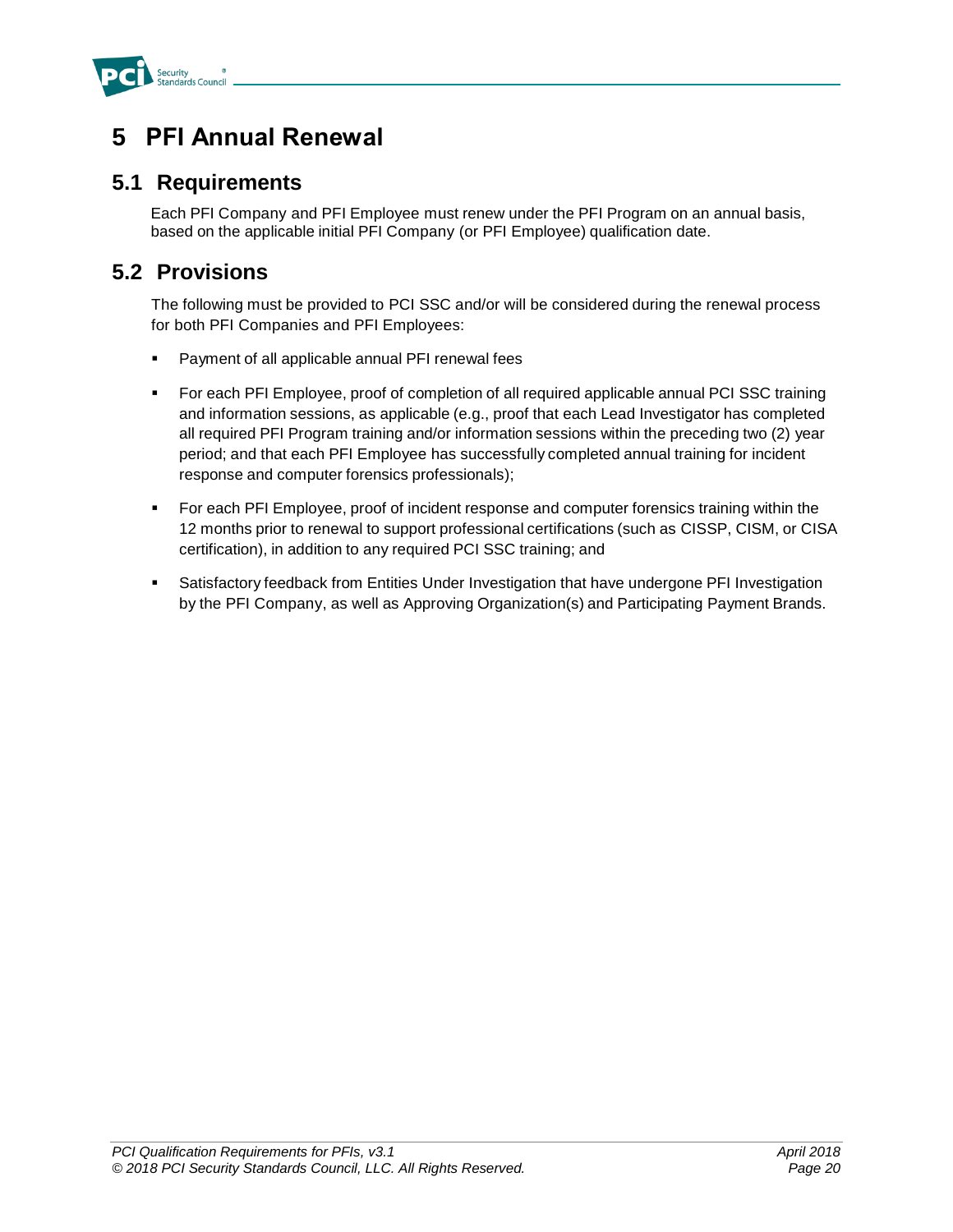

# <span id="page-23-0"></span>**Appendix A: PFI Application Checklist**

Note: Failure to successfully qualify as a PFI Company within 180 days of initial application submission will result in forfeiture of all PFI Program application and initial processing fees and closure of the application.

| <b>Requirement</b>                                            | <b>Information/Documentation Needed</b> |                                                                                                                                                                                                                                                |  |  |
|---------------------------------------------------------------|-----------------------------------------|------------------------------------------------------------------------------------------------------------------------------------------------------------------------------------------------------------------------------------------------|--|--|
| <b>Business</b><br><b>Requirements</b>                        |                                         | The candidate PFI Company must be a QSA Company in Good Standing<br>(e.g., not in remediation or delinquent on fees).                                                                                                                          |  |  |
|                                                               |                                         | PFI Addendum signed in unmodified form by a duly authorized officer of<br>the candidate PFI Company.                                                                                                                                           |  |  |
| Independence                                                  |                                         | Description of the candidate PFI's practices to maintain independence.                                                                                                                                                                         |  |  |
| Insurance<br>Coverage                                         |                                         | Insurance certificate evidencing minimum coverage level of \$5,000,000<br>USD for Professional Errors and Omissions.                                                                                                                           |  |  |
| May vary based on<br>geographic region<br>and applicable law. |                                         | Insurance certificate(s) evidencing all other required insurance coverage<br>levels in accordance with the QSA Qualification Requirements.                                                                                                     |  |  |
|                                                               |                                         | Proof of coverage statements for all proposed subcontractors.                                                                                                                                                                                  |  |  |
| <b>Initial</b><br><b>Processing</b><br><b>Fees</b>            |                                         | Check payable to PCI SSC covering all applicable Initial Processing Fee(s)<br>for all PFI Regions for which the candidate is requesting PFI Company<br>qualification.                                                                          |  |  |
| <b>PFI Experience</b><br>and Service                          |                                         | Summary description and samples of the types of forensic examinations it<br>has performed.                                                                                                                                                     |  |  |
|                                                               |                                         | Two independent references regarding the candidate PFI Company from<br>forensic security engagements it has performed within the prior 12 months.                                                                                              |  |  |
|                                                               |                                         | Documentation that the candidate PFI Company employs a minimum of<br>one (1) fulltime QSA Employee at all times.                                                                                                                               |  |  |
|                                                               |                                         | Documentation that the candidate PFI Company employs a minimum of<br>one (1) Core Forensic Investigator for each PFI Region for which the<br>candidate is seeking PFI Company qualification.                                                   |  |  |
|                                                               |                                         | Documentation that the candidate PFI Company maintains, on a 24-hour<br>per day basis throughout the year, staff of qualified analysts who provide<br>the first level of phone and incident response globally or regionally as<br>appropriate. |  |  |
|                                                               |                                         | Documentation that the candidate PFI Company maintains appropriate<br>equipment and storage facilities for use in the event of an incident<br>response request.                                                                                |  |  |
|                                                               |                                         | Documentation that the candidate PFI Company can ensure that a PA-<br>QSA Employee (in Good Standing as such) is available to be assigned to<br>each PFI Investigation.                                                                        |  |  |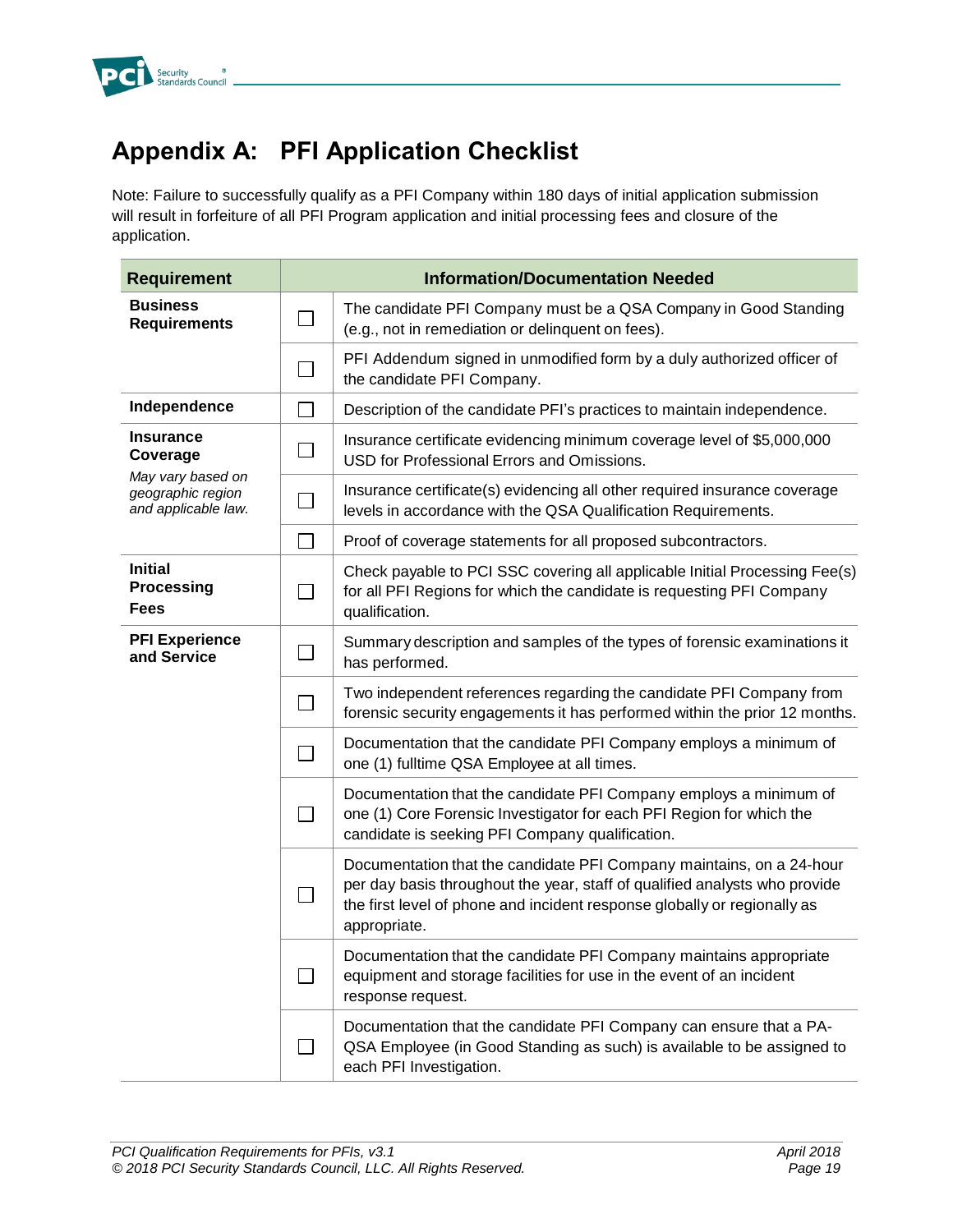

| <b>Requirement</b>                                            | <b>Information/Documentation Needed</b> |                                                                                                                                                                                                                                                                                             |  |
|---------------------------------------------------------------|-----------------------------------------|---------------------------------------------------------------------------------------------------------------------------------------------------------------------------------------------------------------------------------------------------------------------------------------------|--|
| <b>PFI Employee</b><br><b>Skills and</b><br><b>Experience</b> |                                         | Résumés for all candidate Core Forensic Investigators, each<br>demonstrating a Bachelor's of Science (or equivalent) or higher degree in<br>Computer Science, Electrical Engineering, Computer Engineering and/or<br>Forensics or minimum five (5) years of equivalent industry experience. |  |
|                                                               |                                         | Proof of incident response certification for each PFI Employee, such as<br>SANs GIAC Certified Incident Handler (GCIH) or GIAC Certified Forensics<br>Analyst (GCFA).                                                                                                                       |  |
| <b>Administrative</b><br><b>Requirements</b>                  |                                         | Contact information for each primary and secondary contact as required by<br>Section 4.1.2 above.                                                                                                                                                                                           |  |
| <b>PFI QA Program</b>                                         |                                         | Designation of Quality Assurance Manager                                                                                                                                                                                                                                                    |  |
|                                                               |                                         | Description of contents of the candidate PFI Company's quality assurance<br>manual                                                                                                                                                                                                          |  |
| <b>Evidence</b><br><b>Handling</b>                            |                                         | Copies of the candidate PFI Company's policies and procedures regarding<br>evidence handling, preservation, integrity and collection, along with<br>associated standard form of employee acknowledgement                                                                                    |  |
|                                                               |                                         | Evidence of candidate PFI Employees' proficiency in using the candidate<br>PFI's forensic investigation tools (such as copies of relevant certifications)                                                                                                                                   |  |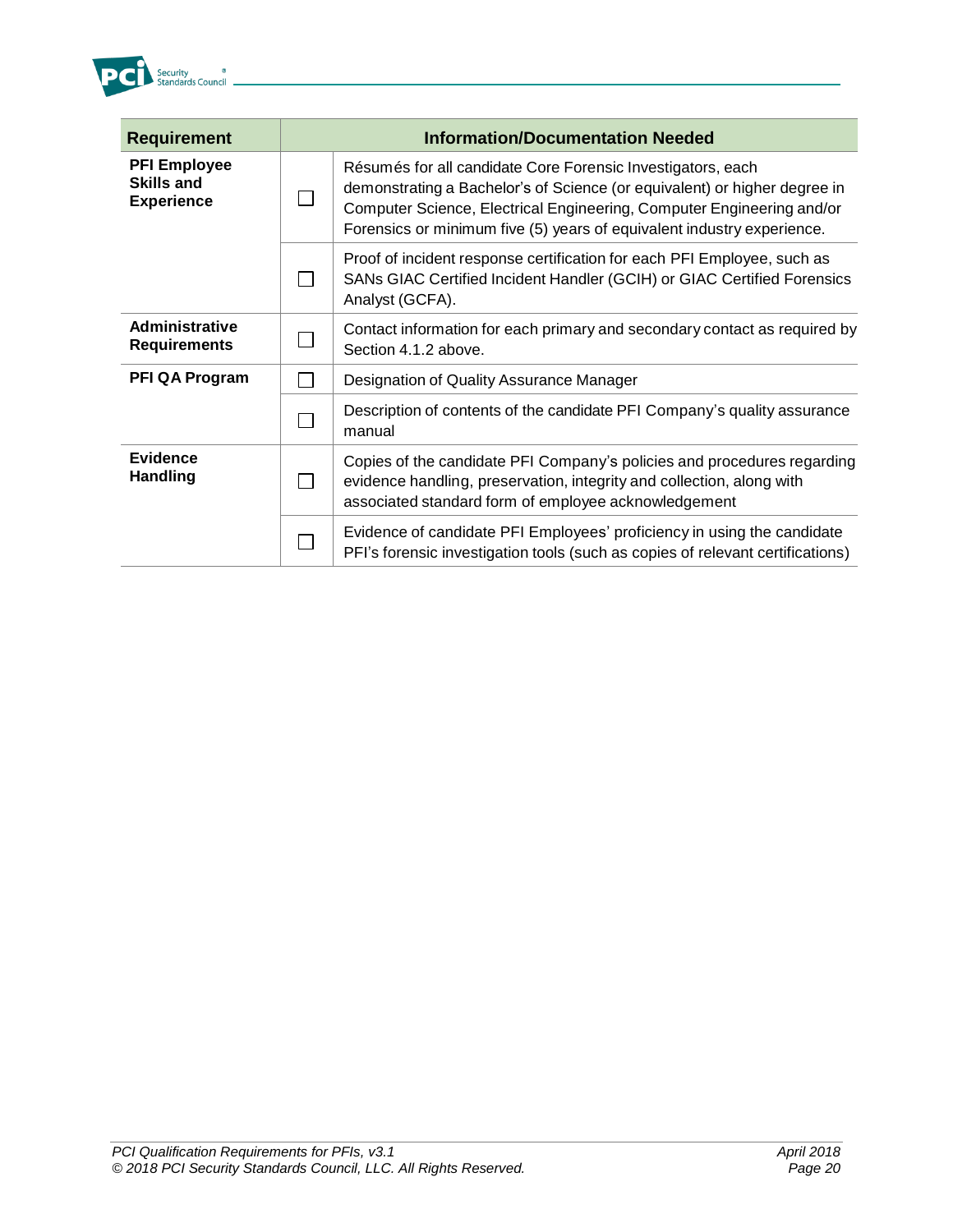

# <span id="page-25-0"></span>**Appendix B: PFI Addendum**

### **Addendum to Qualified Security Assessor (QSA) Agreement for PCI Forensic Investigators**

#### **1. Introduction**

This Addendum to Qualified Security Assessor (QSA) Agreement for PCI Forensic Investigators (the "Addendum") is entered into by and between PCI Security Standards Council, LLC ("PCI SSC") and the undersigned Applicant ("Applicant" or "Company") as of the date of PCI SSC's signature below (the "Addendum Effective Date"), for purposes of adding and modifying certain terms of the *Qualified Security Assessor (QSA) Agreement* between PCI SSC and Company dated as of the QSA Agreement Date below, as in effect as of the Addendum Effective Date (the "Agreement").

In consideration of the mutual covenants herein set forth, the sufficiency of which is acknowledged, Company and PCI SSC agree to the terms and conditions set forth herein.

#### **2. General Information**

| <b>PCI Forensic Investigator Applicant</b>              |  |        |              |
|---------------------------------------------------------|--|--------|--------------|
| Company Name:                                           |  |        |              |
| QSA Agreement Date:                                     |  |        |              |
| Location/Address:                                       |  |        |              |
| State/Province:                                         |  | City:  |              |
| Country:                                                |  |        | Postal Code: |
| PFI regions applying for (see Fee Schedule on Website): |  |        |              |
| <b>Applicant's Duly Authorized Officer</b>              |  |        |              |
|                                                         |  |        |              |
|                                                         |  |        |              |
| Applicant's Officer's Signature $\uparrow$<br>Date 个    |  |        |              |
| Name:                                                   |  | Title: |              |
|                                                         |  |        |              |
| For PCI SSC Use Only                                    |  |        |              |
| <b>Application Date:</b>                                |  |        |              |
| <b>Application Approved:</b>                            |  |        |              |
|                                                         |  |        |              |

| PCI SSC Officer Signature ↑ |        |  |
|-----------------------------|--------|--|
| PCI SSC Officer Name:       | Title: |  |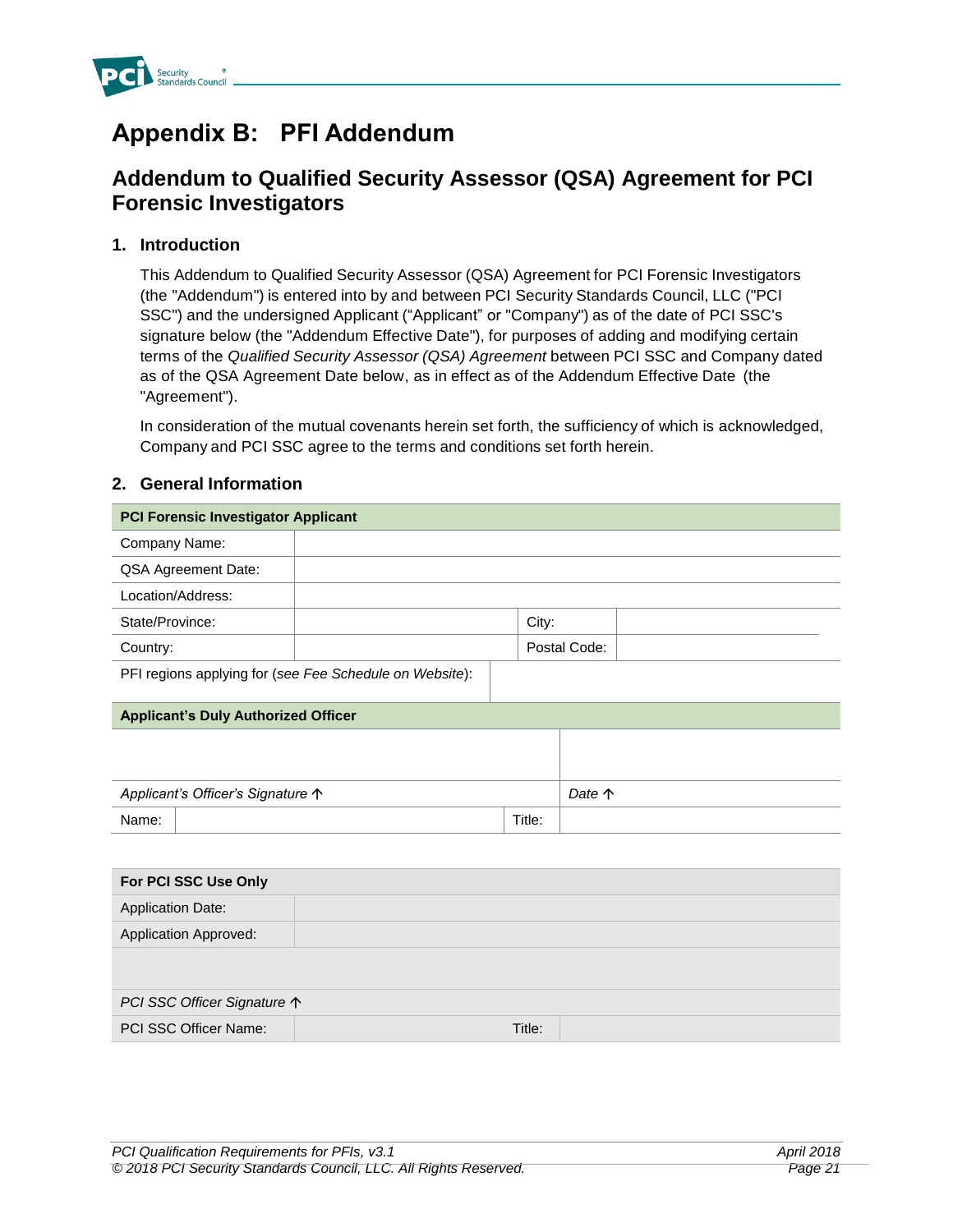

#### **3. Terms and Conditions**

- A. Definitions. While this Addendum is in effect:
	- 1. Capitalized terms defined in this Addendum shall have the meanings ascribed to them herein for all purposes of this Addendum and the Agreement.
	- 2. Capitalized terms used in this Addendum without definition shall have the meanings ascribed to them in or pursuant to the Agreement, the *PFI Qualification Requirements*, or the *PFI Program Guide,* as applicable.
	- 3. The following terms shall have the following meanings:
		- a) "PFI Documents" means the *PFI Qualification Requirements* and the *PFI Program Guide*.
		- b) "PFI Services" means all PFI Investigations performed by Company and all related obligations of Company and services provided by Company to PCI SSC and/or Entities Under Investigation in connection with this Addendum and/or the PFI Program.
		- c) "*PFI Qualification Requirements*" means the then-current versions of the *Payment Card Industry (PCI) Data Security Standard* and the *QSA Qualification Requirements for PCI Forensic Investigators (PFIs)* (or successor document thereto), as made publicly available by PCI SSC.
		- d) "Affiliate" means, with respect to a given entity, any separate legal entity that directly or indirectly controls, is controlled by, or is under common control with such entity, where "control" (and each derivate thereof) means the right to exercise a majority of the voting power, or power to direct the activities or operations, of the entity in question.
	- 4. Intending to broaden and not otherwise modify or limit any of the definitions of the terms appearing in the Agreement, the following terms appearing in the Agreement are hereby amended as follows:
		- a) The term "Services" shall also include the PFI Services.
		- b) The term "QSA Requirements" shall also include the PFI Company requirements.
		- c) The term "QSA Qualification Requirements" shall also include the PFI Documents.
		- d) The term "PCI Materials" shall also include the PFI Documents.
		- e) The term "QSA Program" shall also include the PFI Program for purposes of Sections A.5 and A.7 of the Agreement.
		- f) The term "PCI SSC Assessment" shall also include PFI Investigations.
		- g) The term "QSA Company client" shall also include Entities Under Investigation.
- B. PFI Services. Subject to the terms and conditions of the Agreement, this Addendum and the PFI Documents, for PFI Program purposes, while Company is in Good Standing as a PFI Company (or in compliance with the terms of PFI Program remediation), PCI SSC hereby qualifies Company to conduct PFI Investigations of Entities Under Investigation with respect to Security Issues where Company has determined (in good faith, prior to initiating the corresponding PFI Investigation) that the data loss associated with such Security Issues originated in a PFI Region for which Company is then qualified as a PFI and is in compliance with all applicable regional PFI Program requirements (including but not limited to fee payments).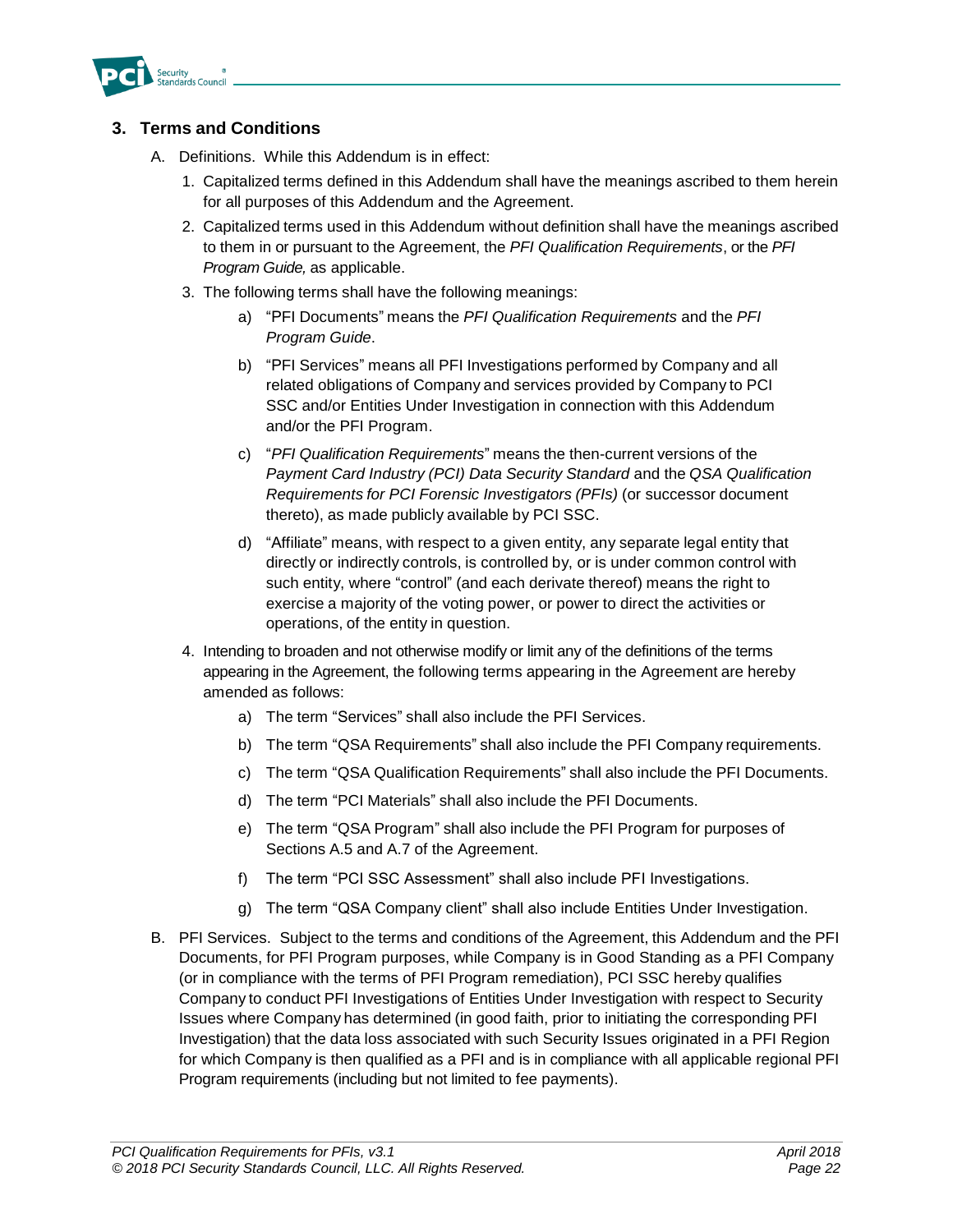

Company agrees to monitor the Website at least weekly for changes to the PFI Documents and to incorporate all such changes into all PFI investigations initiated on or after the effective date of such changes.

- C. Performance of PFI Services.
	- 1. Company agrees that it will comply with and perform each PFI Investigation in strict compliance with all PFI Requirements, including but not limited to, the requirements set forth in the PFI Documents in effect as of the commencement date of such PFI Investigation. Without limiting the foregoing, in connection with each PFI Investigation, Company hereby agrees: (a) to prepare all PFI Reports following the applicable PFI Report templates in the form then available through the Website; (b) that each PFI Report prepared by Company will be signed by a duly authorized officer of Company and delivered as and when required under the *PFI Program Guide*; and (c) upon request of any affected Participating Payment Brand, to provide reasonable cooperation to such Participating Payment Brand in connection with the investigation of the corresponding Security Issue(s) by such Participating Payment Brand.
	- 2. Company acknowledges and agrees that PCI SSC, in an effort to maintain the integrity of the PFI Program, may request from time to time that Company demonstrate its adherence to applicable PFI Requirements. Each such request shall be in writing and Company shall respond thereto with documented evidence of such adherence in form and substance acceptable to PCI SSC no later than three (3) weeks from Company's receipt of such written request.
	- 3. Company hereby agrees that it will at all times protect all cardholder data in accordance with the requirements of the PCI DSS and all other applicable PCI SSC Standards.
- D. Subcontractors.
	- 1. Notwithstanding anything to the contrary in the Agreement, Company may engage appropriate third party subject matter experts to perform specific aspects of PFI Investigations where necessary, without first obtaining the consent of PCI SSC; provided that (a) Company shall be primarily responsible and liable for the performance of all services by such subcontractors in connection with such PFI Investigations; (b) Company shall promptly notify PCI SSC of each such engagement via electronic mail to pfi@pcisecuritystandards.org and shall promptly notify each affected Participating Payment Brand, prior to such subcontractor performing any such subcontracted for services if practicable, and in any event within one (1) business day after such services have begun in connection with each PFI Investigation in each instance; (c) in the event PCI SSC notifies Company of its rejection of any such subcontractor, Company shall immediately cease its use of such subcontractor in connection with such PFI Investigation; (d) Company shall not use any subcontractor for a given PFI Investigation of a given Entity Under Investigation if such subcontractor or any employee thereof is an Affiliate or employee of such Entity Under Investigation or any Affiliate thereof; and (e) Company shall only use subcontractors appearing on its then-current Subcontractor List if possible under the circumstances.
	- 2. Upon notification by Company of any change to its Subcontractor List, Company's Subcontractor List will be deemed to have been updated accordingly. PCI SSC reserves the right to remove any subcontractor from such Subcontractor List if the subcontractor fails, upon reasonable request of the Approving Organization, to demonstrate appropriate subject matter expertise to the satisfaction of the Approving Organization. Upon such removal, such Subcontractor List will be deemed to have been updated accordingly.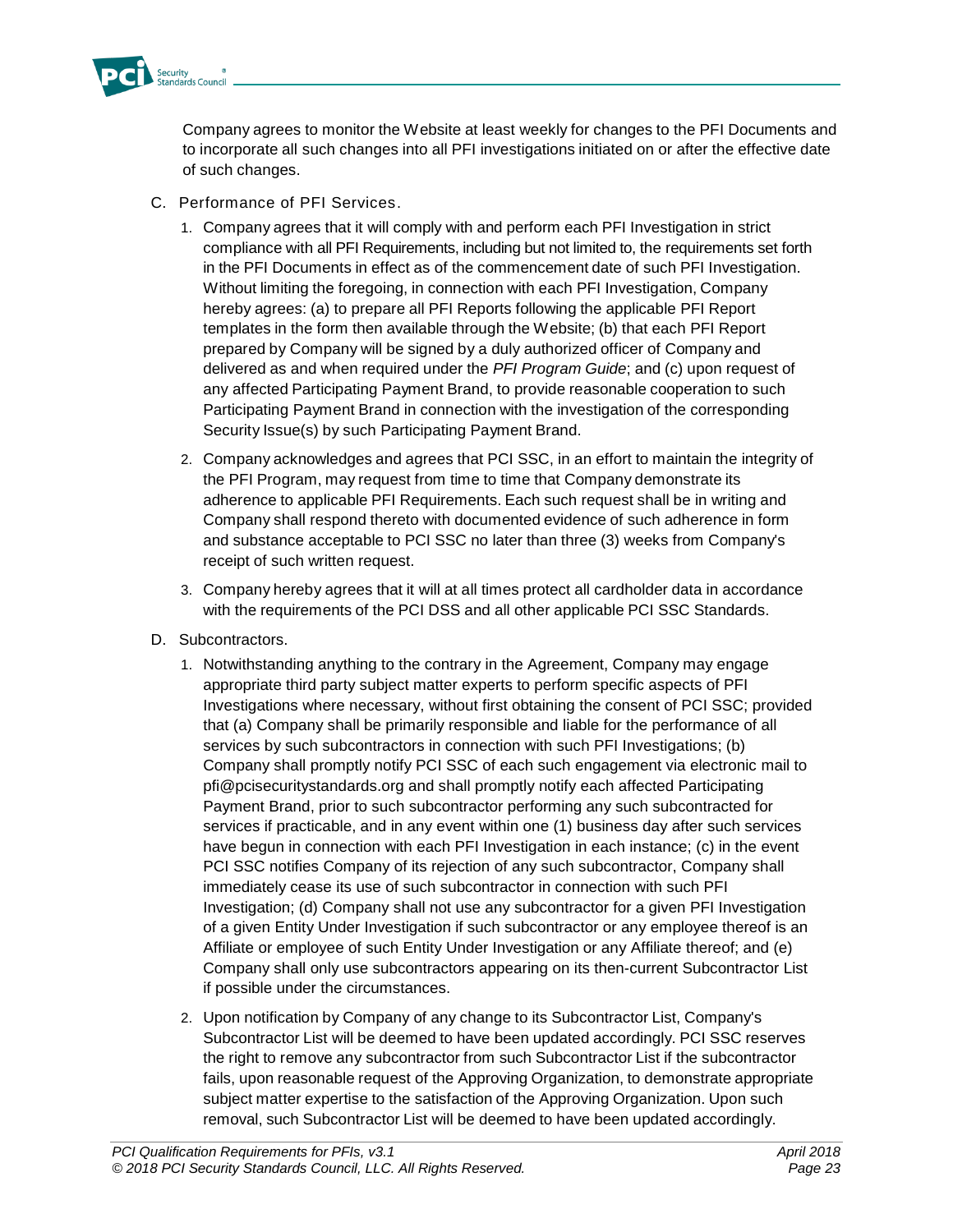

#### **4. PFI List; Promotional References; Restrictions**

- A. So long as Company is in Good Standing as a PFI Company or in compliance with PFI Program remediation, PCI SSC may, in its sole discretion, identify Company as a PFI on the PFI List (as defined in the *PFI Qualification Requirements*) or in such other publicly available list of PFIs as PCI SSC may maintain and/or distribute from time to time, whether on the Website or otherwise (for purposes of the Agreement, such other list (if any) shall be deemed to be part of the PFI List), together with corresponding PFI qualification status information and details (including without limitation, qualification, suspension, remediation, or revocation status).
- B. So long as Company is in Good Standing as a PFI Company or in compliance with PFI Program remediation and identified on the PFI List as a PFI, Section A5.1(b) of the Agreement is hereby amended to the extent necessary to permit Company to make reference to such PFI listing and status in advertising or promoting its PFI Services, in addition to the references already permitted by Section A5.1(b) of the Agreement.

#### **5. Quality Assurance**

- A. To the extent any data or other information obtained or generated by Company relating to any Entity Under Investigation in the course of providing PFI Services thereto may be subject to any confidentiality restrictions between Company and such Entity Under Investigation, Company must provide in each agreement containing such restrictions (and in the absence of any such agreement must agree with such Entity Under Investigation in writing) that Company may disclose each PFI Report and all related information and work papers to PCI SSC and/or the Participating Payment Brands as required in accordance with the PFI Documents, the Agreement and this Addendum.
- B. Company hereby acknowledges and agrees that, as further described in Section 4 of the *PFI Program Guide,* as part of its PFI Program quality assurance process PCI SSC periodically reviews submitted Feedback Reports, and that Company's ongoing status as a PFI ultimately depends (among other things) on the feedback and scores received by PCI SSC in connection with those reviews. Company agrees that all decisions of PCI SSC regarding the PFI Program, participation therein, and any conflict between or among relevant PCI SSC Program documents are final, binding, and made in the sole discretion of PCI SSC, including without limitation, decisions regarding qualification, PFI listing and delisting, weighing and criteria for Feedback Reports, remediation and revocation procedures and requirements, and all other PFI Program matters.

#### **6. Term and Termination**

A. Term

This Addendum shall become effective as of the Addendum Effective Date and, unless earlier terminated in accordance with the Agreement, shall continue for an initial term of one (1) year, and thereafter shall renew for additional subsequent terms of one year, subject to Company's successful completion of applicable qualification and re-qualification requirements for each such one-year term. This Addendum shall immediately terminate upon termination of the Agreement and as otherwise specified in the Agreement.

B. Effect of Termination

Upon any termination or expiration of this Addendum: (i) Company will no longer be identified as a PFI on the PFI List; (ii) Company shall immediately cease all advertising and promotion of its status as a PFI; (iii) Company shall immediately cease soliciting for and performing all PFI Services, provided that, if and to the extent instructed by PCI SSC in writing, Company shall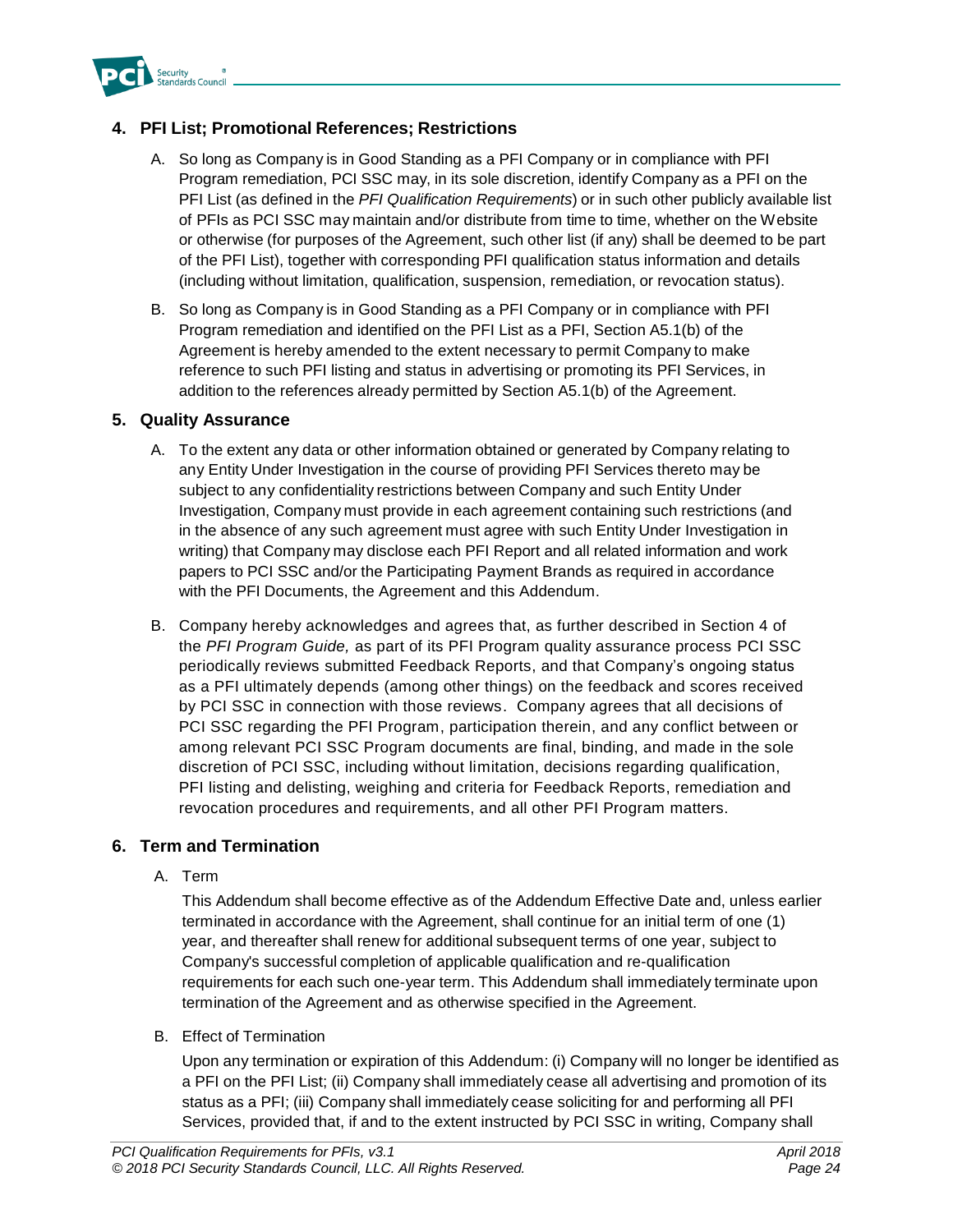

complete any and all PFI Services for which Company was engaged prior to such expiration or termination; (iv) to the extent Company is instructed to complete any PFI Services pursuant to preceding clause (iii), Company will deliver all corresponding outstanding PFI Reports to the required recipients as required pursuant to the PFI Documents, the Agreement and this Addendum and any applicable provisions of Company's agreement with the applicable Entity Under Investigation, and shall remain responsible after such expiration or termination for all of the obligations, representations, and warranties hereunder with respect to all PFI Reports submitted to any Participating Payment Brand or acquirer prior to or after termination; (v) if requested by PCI SSC, Company shall obtain (at Company's sole cost and expense) the services of a replacement PFI Company acceptable to PCI SSC for purposes of completing those PFI Services for which Company was engaged prior to such expiration or termination but which Company has not been instructed to complete pursuant to clause (iii) above; (vi) Company shall return or destroy, in accordance with the terms of Section A.6 of the Agreement, all PCI SSC and third-party property and Confidential Information obtained in connection with this Addendum and the performance of PFI Services; (vii) Company shall, within fifteen (15) days of PCI SSC's written request, in a manner acceptable to PCI SSC, notify those of its Entities Under Investigation with which Company is then engaged to perform PFI Investigations or other PFI Services of such expiration or termination; and (viii) notwithstanding anything to the contrary in this Addendum, the Agreement, or elsewhere, PCI SSC may notify any of its Members and any acquirers, Entities Under Investigation, or others of such expiration or termination and the reason(s) therefore. The provisions of this Section shall survive the expiration or termination of this Addendum for any or no reason.

#### **7. Third-Party Beneficiaries**

Company hereby agrees that each Participating Payment Brand shall be an express third party beneficiary of this Agreement and, accordingly, shall have available to it all rights, whether at law or in equity, to enforce the provisions of this Agreement on its own behalf and in its own right directly against Company.

#### **8. General Terms**

While this Addendum is in effect, the terms and conditions set forth herein shall be deemed incorporated into and a part of the Agreement. This Addendum may be signed in two or more counterparts, each of which shall be deemed an original, but all of which together shall constitute one and the same instrument. Except as expressly modified by this Addendum or hereafter in accordance with its terms, the Agreement, as modified and in effect immediately prior to the effectiveness of this Addendum, shall remain in full force and effect in accordance with its terms.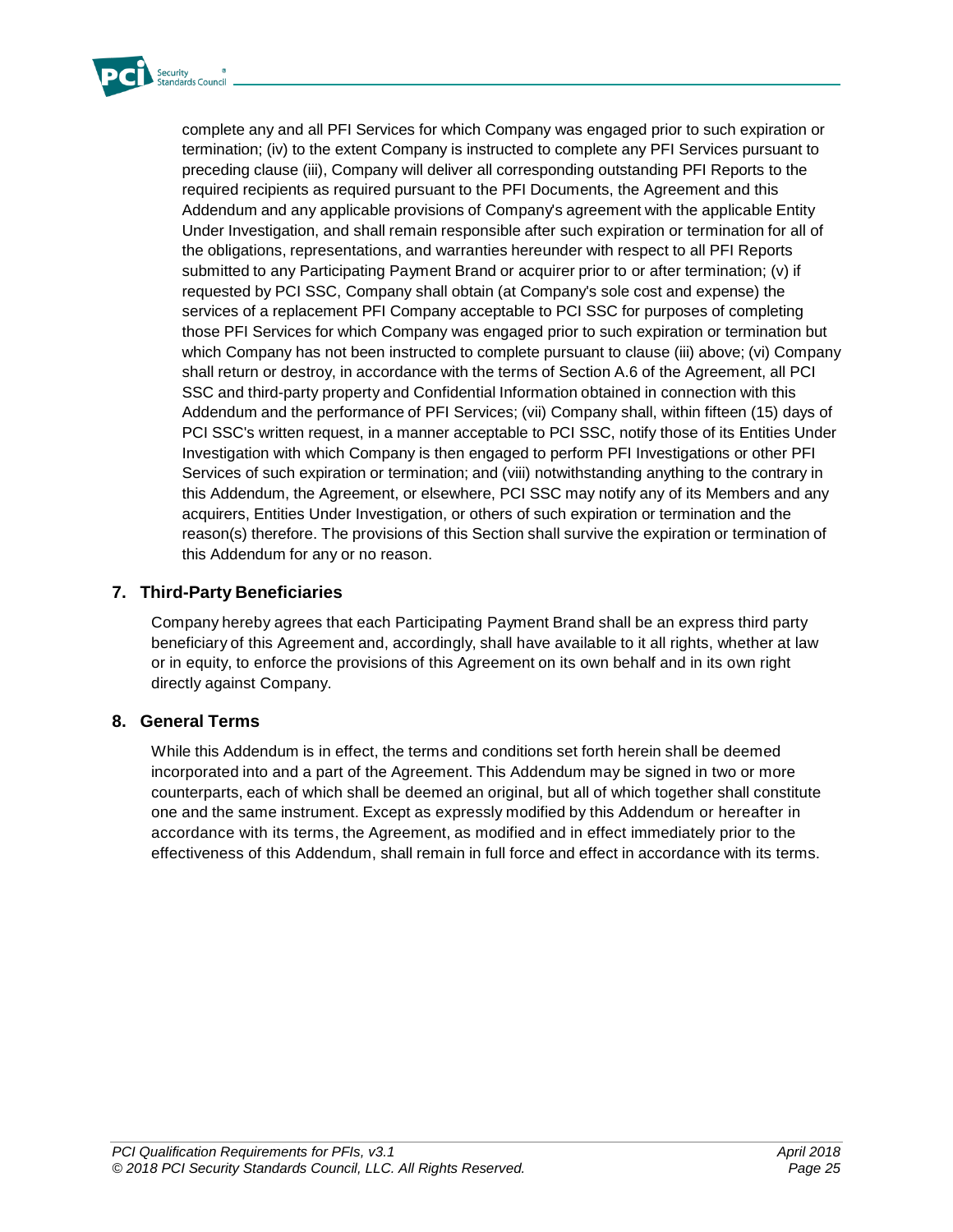

# <span id="page-30-0"></span>**Appendix C: Feedback Report**

This Feedback Report is intended to be completed by the entity that has undergone forensic investigation by a PCI SSC PCI Forensic Investigator company ("PFI" or "PFI Company") and, if applicable, by each acquirer of that entity, in each case at the conclusion of the PFI's forensic investigation.

*Note: This Feedback Report should not be completed or submitted by the PFI Company. Completed Feedback Forms should be submit directly to PCI SSC by the investigated entity or acquirer (as applicable), via e-mail to pfi@pcisecuritystandards.org or by postal mail to:*

> PCI SSC 401 Edgewater Place, Suite 600 Wakefield, MA 01880, USA

*All responses are optional and this form may be submitted anonymously and should be completed in English.*

#### *Contact Information*

| <b>Feedback Participant</b>                               |                    |  |
|-----------------------------------------------------------|--------------------|--|
| Company name                                              |                    |  |
| Contact name                                              |                    |  |
| Telephone                                                 |                    |  |
| E-mail                                                    |                    |  |
|                                                           | <b>PFI Company</b> |  |
| Company name                                              |                    |  |
| PFI Employee(s) who<br>performed the PFI<br>Investigation |                    |  |
| Contact name                                              |                    |  |
| Telephone                                                 |                    |  |
| E-mail                                                    |                    |  |
| Reporting period                                          |                    |  |
| Reports reviewed                                          |                    |  |

*[Questions begin on next page.]*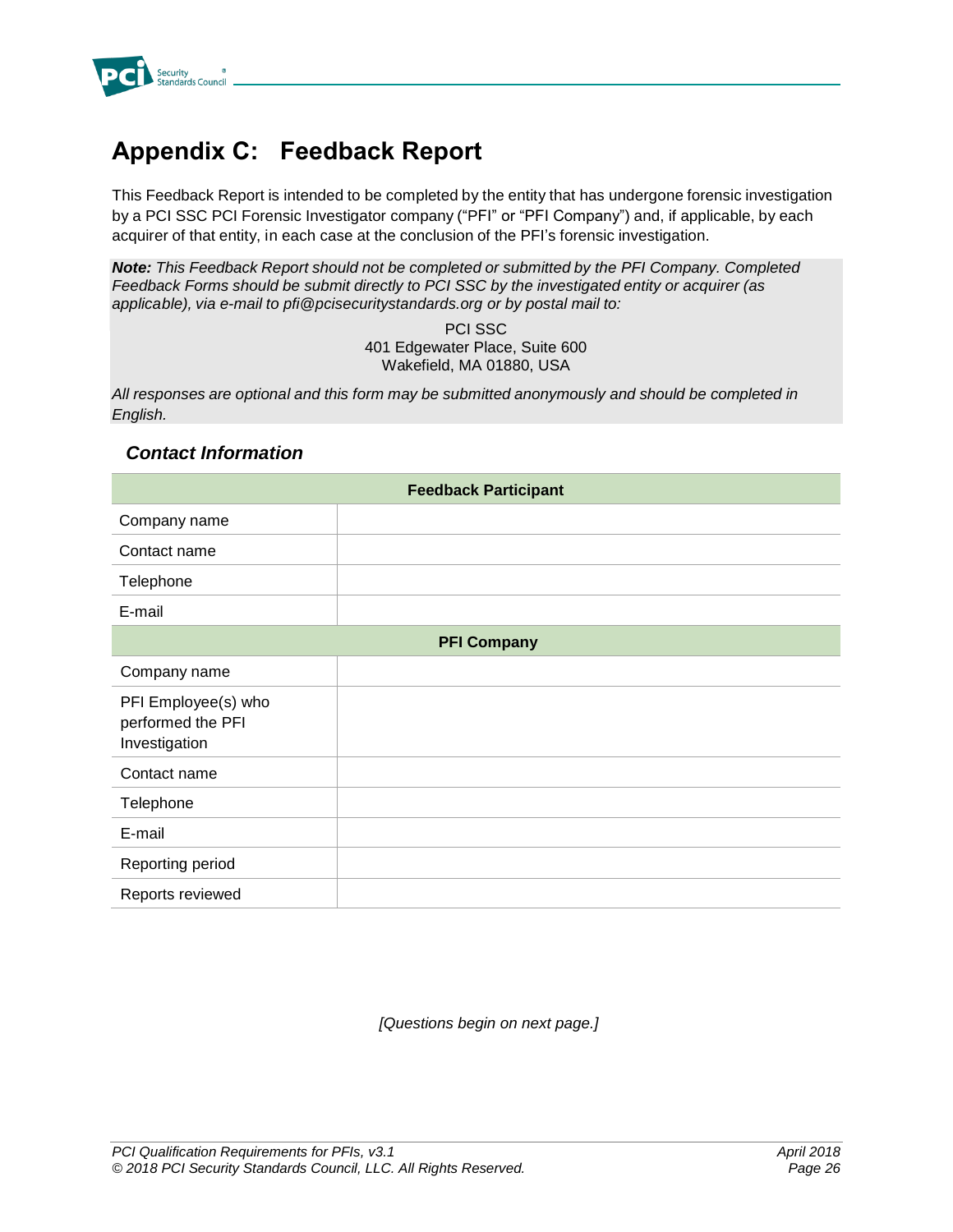

### *Feedback Report*

For each question below, please indicate the rating that best reflects your experience and provide comments where appropriate:

**5 = Strongly Agree 4 = Agree 3 = Neutral 2 = Disagree 1 = Strongly Disagree 0 = Not applicable**

*Note: PCI SSC recognizes that there can be extenuating circumstances that impact of the outcome of a given PFI Investigation and related reporting. While providing feedback, if you feel extenuating circumstances apply, please make appropriate notes in the comments section(s).*

| <b>Feedback Area</b>                                                                                                                                                                                                                             |                                                                                                                                                                                                                  |        |  |
|--------------------------------------------------------------------------------------------------------------------------------------------------------------------------------------------------------------------------------------------------|------------------------------------------------------------------------------------------------------------------------------------------------------------------------------------------------------------------|--------|--|
|                                                                                                                                                                                                                                                  | Timeliness: Please rate the PFI Company's performance relative to your own expectations prior to the<br>PFI Investigation.                                                                                       |        |  |
| 1                                                                                                                                                                                                                                                | Primary and preliminary reports were delivered within an appropriate timeframe.                                                                                                                                  | Rating |  |
|                                                                                                                                                                                                                                                  | Comments:                                                                                                                                                                                                        |        |  |
| $\overline{2}$                                                                                                                                                                                                                                   | Regular status updates were provided by the PFI Company as required by involved<br>Participating Payment Brand(s).                                                                                               | Rating |  |
|                                                                                                                                                                                                                                                  | Comments:                                                                                                                                                                                                        |        |  |
| 3                                                                                                                                                                                                                                                | The PFI Company supplied resources for this engagement sufficient to enable<br>adherence to agreed-upon timelines for the investigation.                                                                         | Rating |  |
|                                                                                                                                                                                                                                                  | Comments:                                                                                                                                                                                                        |        |  |
| 4                                                                                                                                                                                                                                                | The PFI Company maintained regular communication regarding the project timeline<br>and any issues, obstacles, or other extenuating circumstances that may have<br>delayed completion.                            | Rating |  |
|                                                                                                                                                                                                                                                  | Comments:                                                                                                                                                                                                        |        |  |
| 5                                                                                                                                                                                                                                                | The PFI Company met response time expectations such as deploying staff to<br>respond in an emergency situation within 24 hours to five (5) days of discovery, as<br>required by the Participating Payment Brand. | Rating |  |
|                                                                                                                                                                                                                                                  | Note: Arrival time may depend on the geographic location of the trouble site, weather                                                                                                                            |        |  |
|                                                                                                                                                                                                                                                  | conditions, available transportation and other issues.                                                                                                                                                           |        |  |
|                                                                                                                                                                                                                                                  | Comments:                                                                                                                                                                                                        |        |  |
| 6                                                                                                                                                                                                                                                | The PFI Company provided at-risk account numbers in a timely fashion.                                                                                                                                            | Rating |  |
|                                                                                                                                                                                                                                                  | Comments:                                                                                                                                                                                                        |        |  |
| Accuracy: In assessing Accuracy, consider whether or not there were instances where you believe the<br>PFI Company made mistakes in methodology or in handling the investigation that led to an<br>unsatisfactory forensic investigative report. |                                                                                                                                                                                                                  |        |  |
| $\mathbf{1}$                                                                                                                                                                                                                                     | The PFI Company and personnel followed the proper methodologies as outlined in<br>the PFI Guidelines (Appendix A to the PFI Program Guide).                                                                      | Rating |  |
| Comments:                                                                                                                                                                                                                                        |                                                                                                                                                                                                                  |        |  |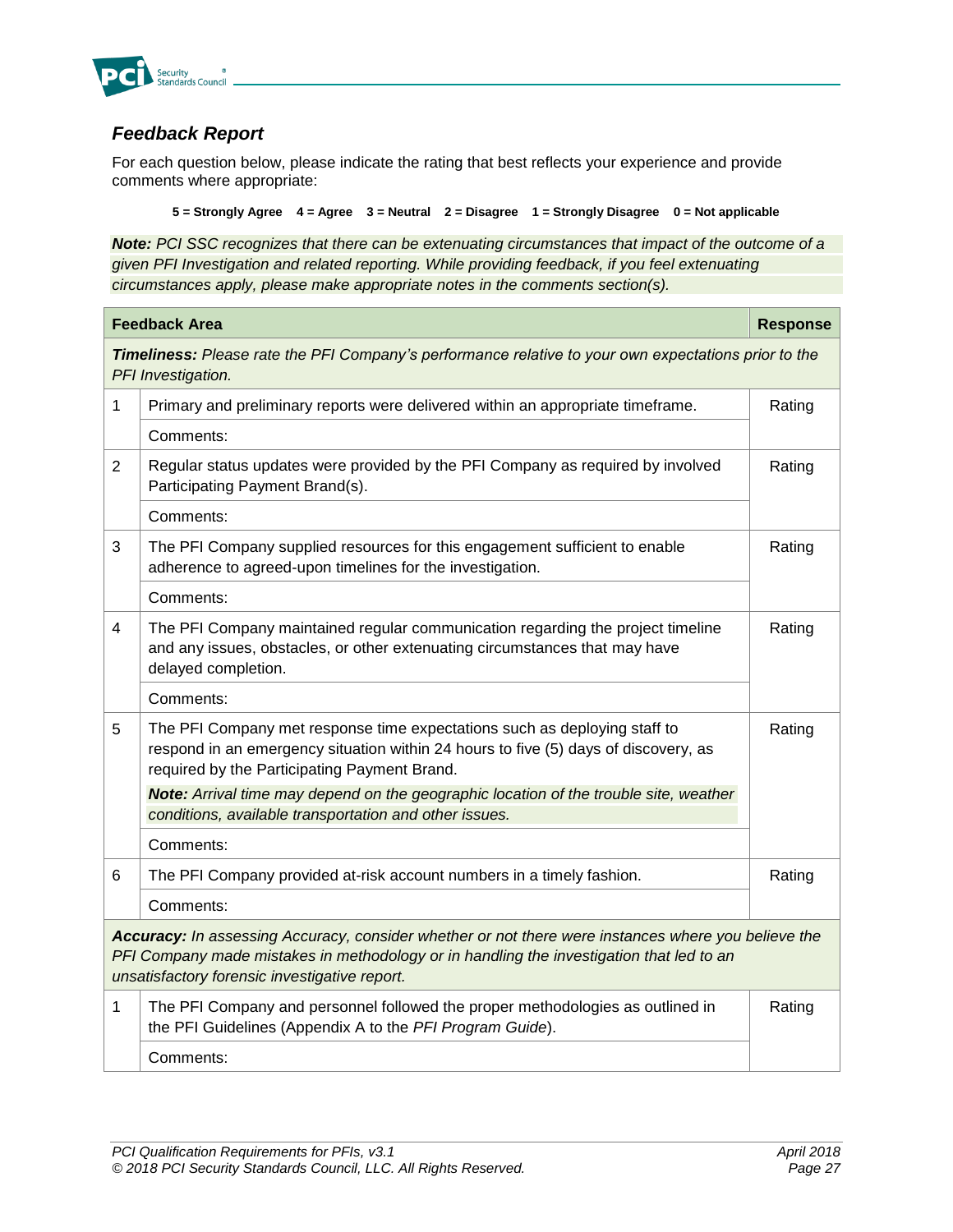

| <b>Feedback Area</b>                                                                                                                                                                                                                       |                                                                                                                                                                                                                                                                                                                                                                                                                                             |        |
|--------------------------------------------------------------------------------------------------------------------------------------------------------------------------------------------------------------------------------------------|---------------------------------------------------------------------------------------------------------------------------------------------------------------------------------------------------------------------------------------------------------------------------------------------------------------------------------------------------------------------------------------------------------------------------------------------|--------|
| $\overline{2}$                                                                                                                                                                                                                             | The PFI Company and personnel identified all applicable causes of compromise<br>during the investigation (i.e., in your opinion they did not miss anything and their<br>conclusions were consistent with available evidence).                                                                                                                                                                                                               | Rating |
|                                                                                                                                                                                                                                            | Comments:                                                                                                                                                                                                                                                                                                                                                                                                                                   |        |
|                                                                                                                                                                                                                                            | Ethics: In assessing Ethics, consider whether or not there were situations in which you believe the PFI<br>Company or its personnel misrepresented or withheld information based on pressure from a key client,<br>acquiring entity, or otherwise.                                                                                                                                                                                          |        |
| $\mathbf{1}$                                                                                                                                                                                                                               | The PFI Company demonstrated compliance with all independence requirements for<br>PFI Companies and QSA Companies throughout the PFI Investigation (See Section<br>2.3 of the PFI Qualification Requirements and Section 2.2 of the QSA Qualification<br>Requirements) and was not the same QSA Company that conducted the initial or any<br>subsequent PCI DSS Assessment of the Entity Under Investigation.                               | Rating |
|                                                                                                                                                                                                                                            | Comments:                                                                                                                                                                                                                                                                                                                                                                                                                                   |        |
| 2                                                                                                                                                                                                                                          | The PFI Company fulfilled the objective of providing an independent, unbiased<br>representation of the facts of the case. There were no significant or intentional<br>omissions or misrepresentations of facts or unreasonable delays in conducting the<br>investigation. In addition, the Lead Investigator or a suitable PFI process manager<br>was available to answer questions about the investigation if necessary or<br>appropriate. | Rating |
|                                                                                                                                                                                                                                            | Comments:                                                                                                                                                                                                                                                                                                                                                                                                                                   |        |
| <b>Cooperation:</b> In assessing Cooperation, consider whether or not the PFI Company was readily<br>available for discussion of forensic findings and/or follow up questions and account data at risk was<br>provided in a timely manner. |                                                                                                                                                                                                                                                                                                                                                                                                                                             |        |
| $\mathbf 1$                                                                                                                                                                                                                                | The PFI Company completed tasks on time.                                                                                                                                                                                                                                                                                                                                                                                                    | Rating |
|                                                                                                                                                                                                                                            | Comments:                                                                                                                                                                                                                                                                                                                                                                                                                                   |        |
| $\overline{2}$                                                                                                                                                                                                                             | The PFI Company was regularly and readily available for communication with the<br>affected Participating Payment Brand(s) and their client(s).                                                                                                                                                                                                                                                                                              | Rating |
|                                                                                                                                                                                                                                            | Comments:                                                                                                                                                                                                                                                                                                                                                                                                                                   |        |
| 3                                                                                                                                                                                                                                          | The PFI Company assigned an appropriately qualified Lead Investigator to respond to<br>and address issues with affected Participating Payment Brands and the investigated<br>organization throughout the PFI Investigation.                                                                                                                                                                                                                 | Rating |
|                                                                                                                                                                                                                                            | Comments:                                                                                                                                                                                                                                                                                                                                                                                                                                   |        |
| 4                                                                                                                                                                                                                                          | The PFI Company clearly identified any extenuating circumstances that impacted the<br>investigation                                                                                                                                                                                                                                                                                                                                         | Rating |
|                                                                                                                                                                                                                                            | Comments:                                                                                                                                                                                                                                                                                                                                                                                                                                   |        |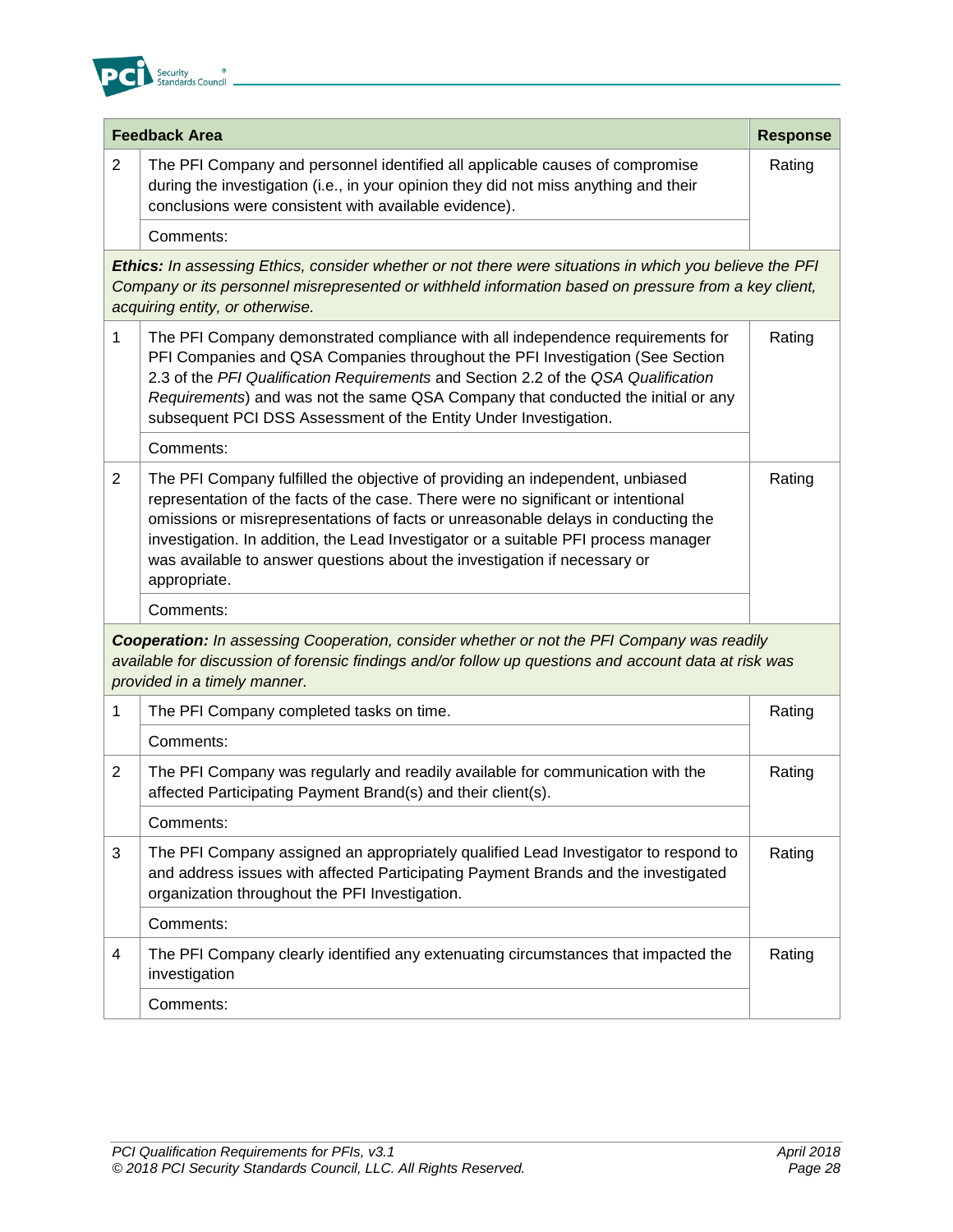

|                                                                           | <b>Feedback Area</b><br><b>Response</b>                                                                                                                                                                                                                                                                                                |        |  |  |
|---------------------------------------------------------------------------|----------------------------------------------------------------------------------------------------------------------------------------------------------------------------------------------------------------------------------------------------------------------------------------------------------------------------------------|--------|--|--|
|                                                                           | <b>Competence:</b> In assessing Competence, consider whether or not the PFI Company or its personnel:<br>were able to complete the PFI Investigation to your satisfaction; possessed the necessary skills or<br>understanding of the task during the investigation; and was able to communicate the findings in a<br>competent manner. |        |  |  |
| 1                                                                         | If a given PFI Employee investigator did not have sufficient understanding of an<br>Rating<br>issue, the PFI Company had the applicable knowledge and assigned appropriately<br>qualified investigators who performed duties effectively and in a timely manner                                                                        |        |  |  |
|                                                                           | Comments:                                                                                                                                                                                                                                                                                                                              |        |  |  |
| 2                                                                         | The PFI Company investigators were articulate in communicating the investigative<br>findings.                                                                                                                                                                                                                                          | Rating |  |  |
|                                                                           | Comments:                                                                                                                                                                                                                                                                                                                              |        |  |  |
| 3                                                                         | The PFI Company demonstrated sufficient understanding of the PCI DSS and the<br>PA-DSS (if applicable).                                                                                                                                                                                                                                | Rating |  |  |
|                                                                           | Comments:                                                                                                                                                                                                                                                                                                                              |        |  |  |
| 4                                                                         | The PFI Company clearly understood how to scope the PFI Investigation.                                                                                                                                                                                                                                                                 | Rating |  |  |
|                                                                           | Comments:                                                                                                                                                                                                                                                                                                                              |        |  |  |
| Reporting: Please assess the PFI's performance relating to the following: |                                                                                                                                                                                                                                                                                                                                        |        |  |  |
| 1                                                                         | The PFI Company adhered to all PFI Report templates.                                                                                                                                                                                                                                                                                   | Rating |  |  |
|                                                                           | Comments:                                                                                                                                                                                                                                                                                                                              |        |  |  |
| $\overline{2}$                                                            | All final PFI Reports provided adequate content and data that clearly tied the<br>conclusion back to the evidence.                                                                                                                                                                                                                     | Rating |  |  |
|                                                                           | Comments:                                                                                                                                                                                                                                                                                                                              |        |  |  |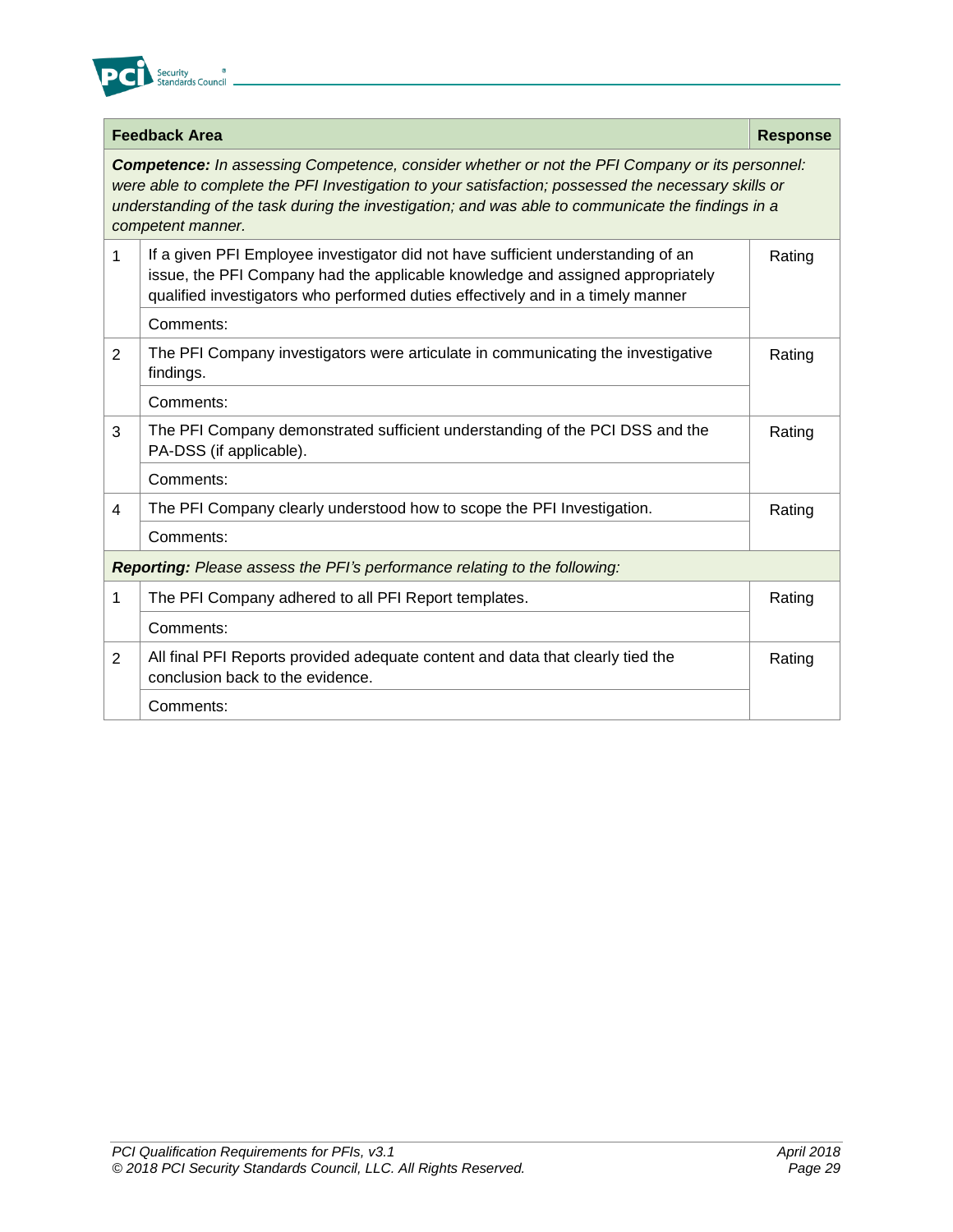

# <span id="page-34-0"></span>**Appendix D: Terminology**

The terms set forth in this section, when used in this document, shall have the meanings set forth in this section, regardless of whether capitalized. When used but not defined in the *PFI Qualification Requirements,* each term defined in *the PFI Program Guide*, *QSA Qualification Requirements,* or *QSA Agreement* shall have the corresponding meaning ascribed to it in the first of the *PFI Program Guide*, *QSA Qualification Requirements,* or *QSA Agreement* (taken in that order) to define such term.

| <b>Term</b>                                                   | <b>Meaning</b>                                                                                                                                                                                                                                                                                                                                                                                                                                                                                              |
|---------------------------------------------------------------|-------------------------------------------------------------------------------------------------------------------------------------------------------------------------------------------------------------------------------------------------------------------------------------------------------------------------------------------------------------------------------------------------------------------------------------------------------------------------------------------------------------|
| <b>PCI 3-D Secure</b><br><b>Assessor (or 3DS</b><br>Assessor) | A QSA Company that provides services to 3-D Secure Core Component<br>vendors in order to validate such vendors' 3-D Secure Components adhere<br>to the requirements of the PCI 3DS Core Security Standard and that has<br>satisfied and continues to satisfy all requirements applicable to PCI 3DS<br>Assessors (or is in compliance with remediation under the PCI 3DS<br>Program), as described in the Payment Card Industry (PCI) 3-D Secure<br>(PCI 3DS) Qualification Requirements for 3DS Assessors. |
| <b>PCI 3DS Core</b><br><b>Security Standard</b>               | The then-current versions of (or successor documents to) the Payment<br>Card Industry 3-D Secure (PCI 3DS) Security Requirements and<br>Assessment Procedures for EMV® 3-D Secure Core Components: ACS,<br>DS, and 3DS Server any and all appendices, exhibits, schedules, and<br>attachments to any of the foregoing and all materials incorporated therein,<br>in each case, as from time to time amended and made available on the<br>Website.                                                           |
| <b>Approving</b><br>Organization                              | PCI SSC, or such other organization as PCI SSC may from time to time<br>designate to review and qualify entities as PFIs for purposes of participation<br>in the PFI Program.                                                                                                                                                                                                                                                                                                                               |
| <b>ASV Assessment</b>                                         | An information security vulnerability assessment performed by a PCI SSC-<br>qualified Approved Scanning Vendor in accordance with the PCI SSC<br>Qualification Requirements for Approved Scanning Vendors (ASV) or<br>successor document thereto.                                                                                                                                                                                                                                                           |
| <b>Cardholder Data</b>                                        | Defined in the PCI DSS Glossary of Terms, Abbreviations, and Acronyms.                                                                                                                                                                                                                                                                                                                                                                                                                                      |
| <b>Entity Under</b><br>Investigation                          | Defined in the PFI Program Guide.                                                                                                                                                                                                                                                                                                                                                                                                                                                                           |
| <b>Core Forensic</b><br>Investigator                          | A PFI Employee who satisfies all of the requirements set forth in Section<br>3.3.3 hereof.                                                                                                                                                                                                                                                                                                                                                                                                                  |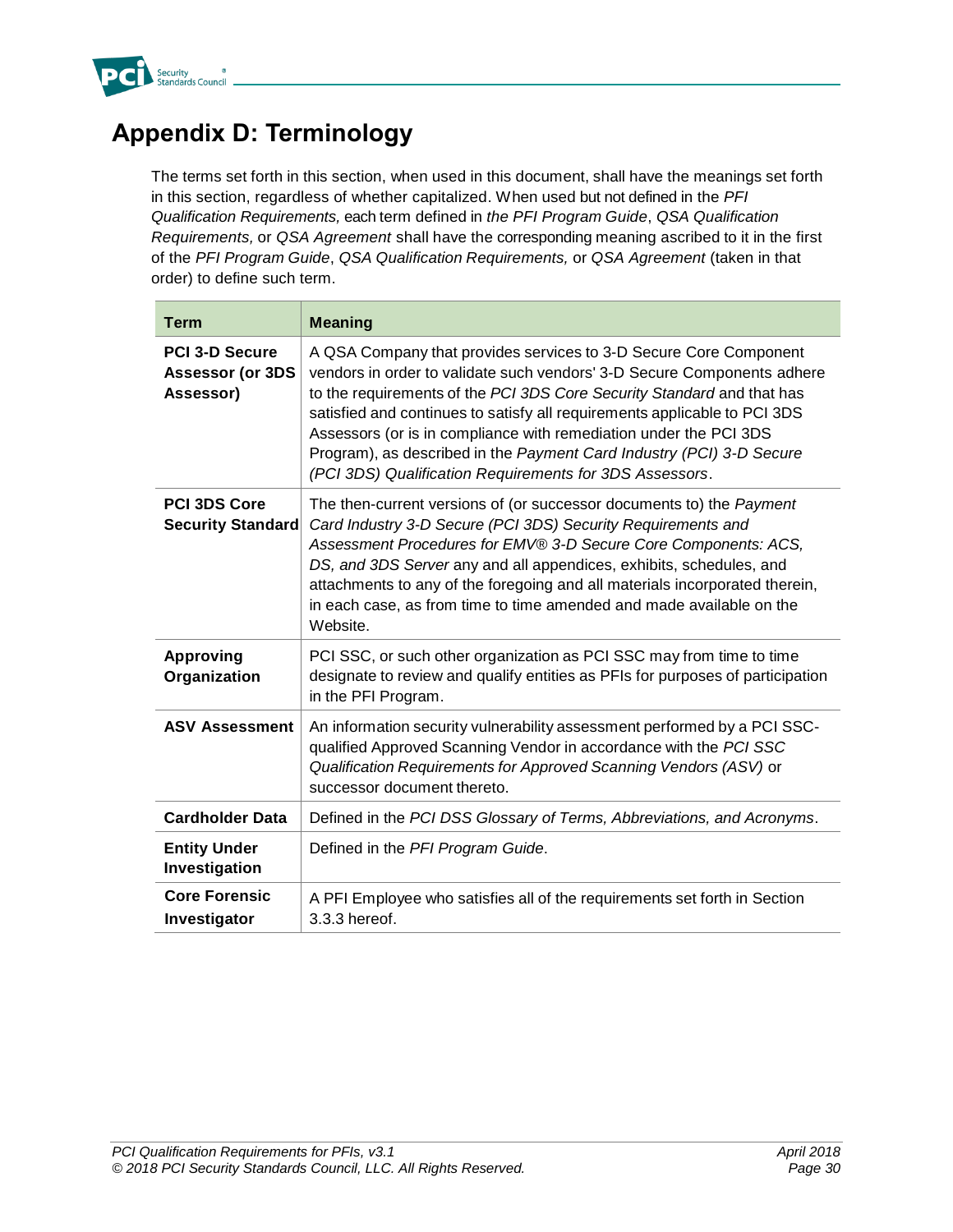

г

| <b>Term</b>                                                                                  | <b>Meaning</b>                                                                                                                                                                                                                                                                                                                                                                                                                                                                                                                                                                                                                                                                                                                                             |
|----------------------------------------------------------------------------------------------|------------------------------------------------------------------------------------------------------------------------------------------------------------------------------------------------------------------------------------------------------------------------------------------------------------------------------------------------------------------------------------------------------------------------------------------------------------------------------------------------------------------------------------------------------------------------------------------------------------------------------------------------------------------------------------------------------------------------------------------------------------|
| <b>Good Standing</b>                                                                         | (a) With respect to a given PFI Company, that the PFI Company is in<br>Good Standing as a QSA Company (as described in the QSA<br>Qualification Requirements), the PFI Company's PFI qualification has<br>not been revoked, terminated, suspended, cancelled, or withdrawn,<br>the PFI Company is in compliance with all PFI Company<br>requirements, and the PFI Company is not in breach of any of the<br>terms, conditions, requirements, obligations, policies, or procedures<br>of the PFI Program Guide, the PFI Program, the PFI Company's QSA<br>Agreement or PFI Addendum, or any other agreement with PCI SSC;<br>and<br>(b) With respect to a given PFI Employee, that the PFI Employee is<br>in compliance with all PFI Employee requirements. |
| <b>Industry Rules</b>                                                                        | Defined in Section 1.1 of the PFI Program Guide.                                                                                                                                                                                                                                                                                                                                                                                                                                                                                                                                                                                                                                                                                                           |
| <b>Lead Investigator</b>                                                                     | With respect to a given PFI Investigation, a Core Forensic<br>Investigator designated by the applicable PFI Company to lead that<br>PFI Investigation.                                                                                                                                                                                                                                                                                                                                                                                                                                                                                                                                                                                                     |
| <b>P2PE Standard</b>                                                                         | The then-current versions of (or successor documents to) the Payment<br>Card Industry (PCI) Point-to-Point Encryption Solution Requirements and<br>Testing Procedures, any and all appendices, exhibits, schedules, and<br>attachments to any of the foregoing and all materials incorporated therein,<br>in each case, as from time to time amended and made available on the<br>Website.                                                                                                                                                                                                                                                                                                                                                                 |
| <b>PA-DSS</b>                                                                                | The then-current version of the Payment Card Industry (PCI) Payment<br>Application Data Security Standard Requirements and Security<br>Assessment Procedures (or successor document thereto), as made<br>publicly available by PCI SSC.                                                                                                                                                                                                                                                                                                                                                                                                                                                                                                                    |
| <b>PA-QSA</b><br>(or Payment<br><b>Application</b><br><b>Qualified Security</b><br>Assessor) | A QSA Company that provides services to payment application vendors in<br>order to validate such vendors' payment applications as adhering to the<br>requirements of the PA-DSS and that has satisfied and continues to satisfy<br>all requirements applicable to PA-QSAs (or is in compliance with<br>remediation under the PA-DSS Program), as described in the QSA<br>Qualification Requirements For Payment Application Qualified Security<br>Assessors (PA-QSA).                                                                                                                                                                                                                                                                                      |
| Participating<br><b>Payment Brand</b>                                                        | Defined in the QSA Agreement.                                                                                                                                                                                                                                                                                                                                                                                                                                                                                                                                                                                                                                                                                                                              |
| <b>PFI Company</b><br>(or PFI)                                                               | A PCI Forensic Investigator Company, as defined in the PFI Program<br>Guide.                                                                                                                                                                                                                                                                                                                                                                                                                                                                                                                                                                                                                                                                               |
| <b>PFI Addendum</b>                                                                          | An addendum to the QSA Agreement in the form attached hereto as<br>Appendix B.                                                                                                                                                                                                                                                                                                                                                                                                                                                                                                                                                                                                                                                                             |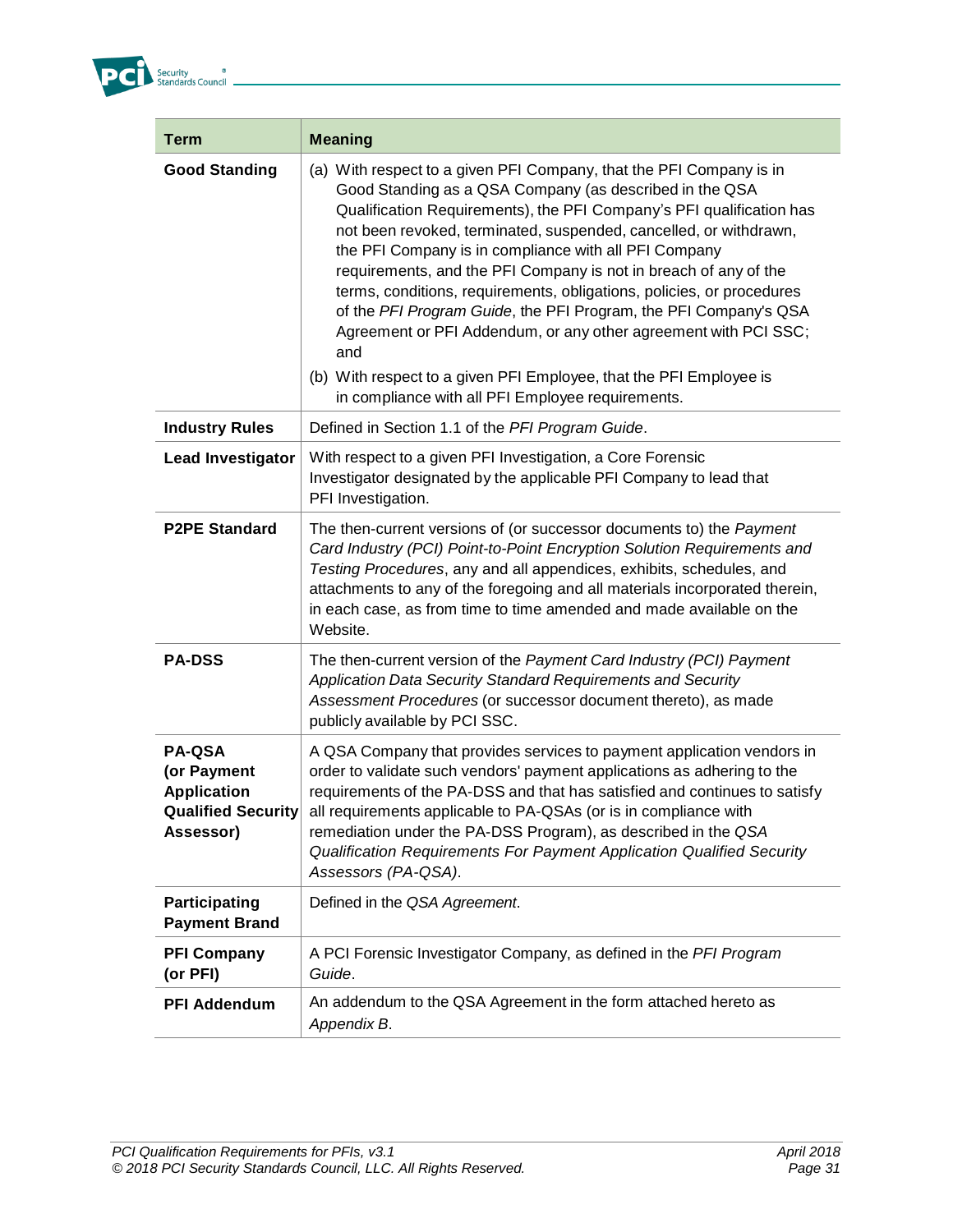

г

| <b>Term</b>                                                        | <b>Meaning</b>                                                                                                                                                                                                                                                                                                                                                                                |
|--------------------------------------------------------------------|-----------------------------------------------------------------------------------------------------------------------------------------------------------------------------------------------------------------------------------------------------------------------------------------------------------------------------------------------------------------------------------------------|
| <b>PFI Company</b><br>requirements                                 | The requirements applicable to PFI Companies and the provisions required<br>of PFI Companies as set out in the PFI Qualification Requirements and PFI<br>Program Guide, and such additional requirements as PCI SSC may<br>establish for PFI Companies from time to time in connection with the PFI<br>Program.                                                                               |
| <b>PFI Employee</b>                                                | A full-time employee of a PFI Company who has been qualified as a PFI<br>Employee by the Approving Organization and is in compliance with all PFI<br>Employee requirements.                                                                                                                                                                                                                   |
| <b>PFI Employee</b><br>requirements                                | The specific requirements applicable to PFI Employees as set out<br>in Section 3.3.1 below, and such additional requirements as PCI<br>SSC may establish for PFI Employees from time to time in<br>connection with the PFI Program.                                                                                                                                                           |
| <b>PFI Guidelines</b>                                              | The Forensic Investigation Guidelines attached as Appendix A to the<br>PFI Program Guide.                                                                                                                                                                                                                                                                                                     |
| <b>PFI Investigation</b>                                           | Defined in the PFI Program Guide.                                                                                                                                                                                                                                                                                                                                                             |
| <b>PFI Program</b>                                                 | The PCI Forensic Investigator Program as managed by PCI SSC and<br>as further described herein and in the PFI Program Guide.                                                                                                                                                                                                                                                                  |
| <b>PFI Program</b><br>Guide                                        | The then-current version of the Payment Card Industry (PCI) Forensic<br>Investigator (PFI) Program Guide (or successor document thereto), as made<br>publicly available by PCI SSC.                                                                                                                                                                                                           |
| <b>PFI Qualification</b><br><b>Requirements</b>                    | The then-current version of this Qualification Requirements for PCI<br>Forensic Investigators (PFIs) (or successor document thereto), as made<br>publicly available by PCI SSC on the Website.                                                                                                                                                                                                |
| <b>PFI Region</b>                                                  | With respect to a given PFI Company, a geographical region (as identified<br>in Appendix B hereto) with respect to which such PFI Company has been<br>and is qualified to perform PFI Investigations as part of the PFI Program<br>and satisfies all applicable PFI Company Requirements (including but not<br>limited to payment of all applicable regional qualification and renewal fees). |
| <b>PFI Reports</b>                                                 | Defined in Section 3.3 of the PFI Program Guide (see also Section 4.3.1<br>below).                                                                                                                                                                                                                                                                                                            |
| <b>PFI Requirements</b>                                            | Collectively, the PFI Company requirements and the PFI<br>Employee requirements.                                                                                                                                                                                                                                                                                                              |
| Qualified<br><b>Integrators and</b><br><b>Reseller</b><br>(or QIR) | Refers to a company that has satisfied and continues to satisfy all<br>requirements set forth in QIR Qualification Requirements, and is thereby<br>qualified by PCI SSC to implement, configure, or support validated PA-DSS<br>payment applications on behalf of merchants as part of the PCI SSC<br>Qualified Integrators and Resellers Program.                                            |
| <b>QIR Qualification</b><br><b>Requirements</b>                    | The then-current version of the Payment Card Industry (PCI) Qualification<br>Requirements for Qualified Integrators and Resellers (QIRs) (or successor<br>document thereto), as made publicly available on the Website and<br>amended by PCI SSC from time to time in its sole discretion, including but<br>not limited to, all supplements and addenda thereto.                              |